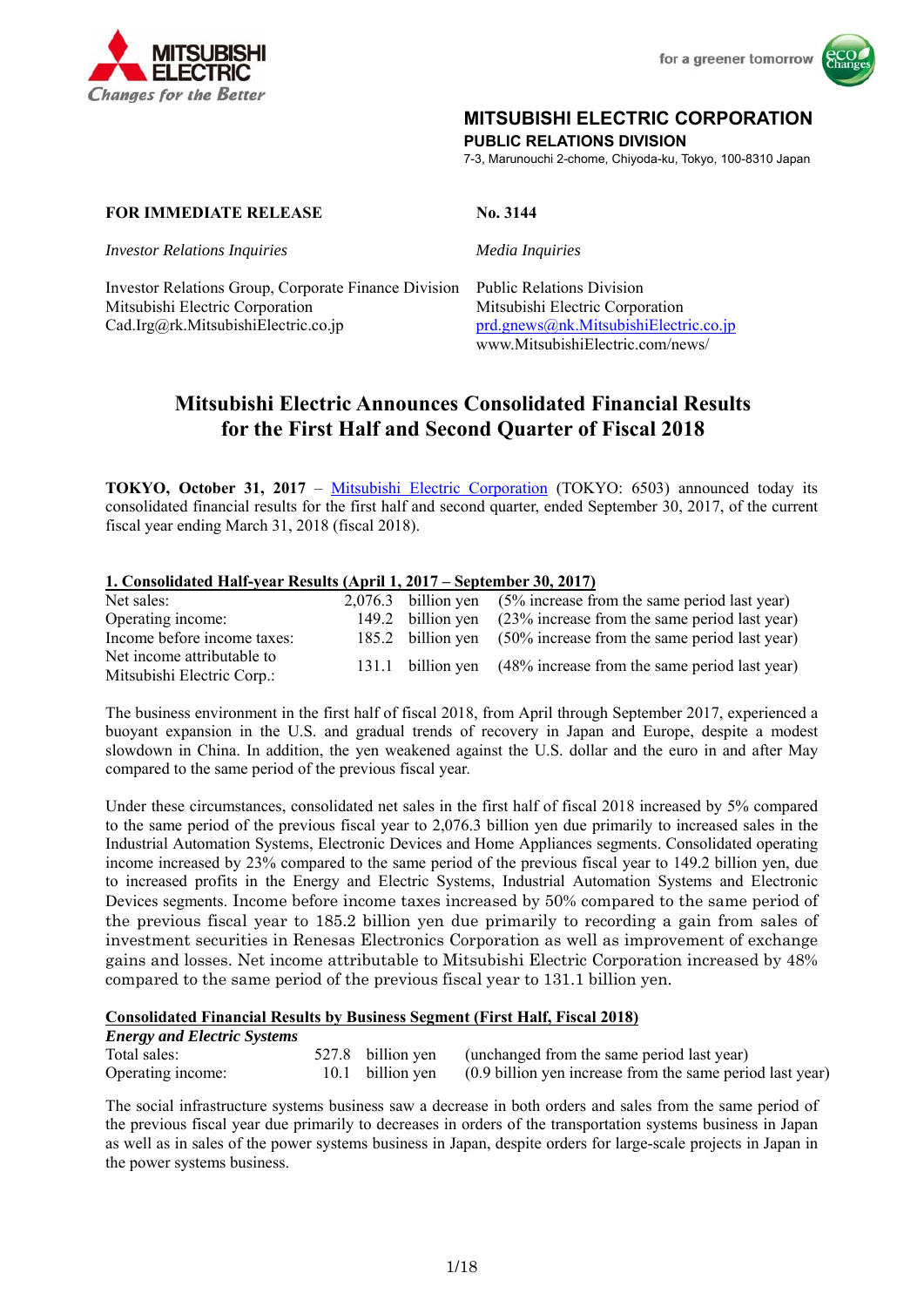The building systems business remained substantially unchanged in orders, while sales increased compared to the same period of the previous fiscal year due primarily to growth in the renewal business in Japan and the new installation of elevators and escalators outside Japan.

As a result, total sales for this segment remained substantially unchanged from the same period of the previous fiscal year. Operating income increased by 0.9 billion yen from the same period of the previous fiscal year due primarily to a shift in project portfolios.

#### *Industrial Automation Systems*

| Total sales:      |  | 703.7 billion yen (14% increase from the same period last year)             |
|-------------------|--|-----------------------------------------------------------------------------|
| Operating income: |  | 94.8 billion yen (32.7 billion yen increase from the same period last year) |

The factory automation systems business saw increases in both orders and sales from the same period of the previous fiscal year due primarily to growth in capital expenditures in the fields of organic light emitting diodes (OLED) mainly in Korea, smartphones and electric cars in China as well as buoyancy in exports by machinery manufacturers in Japan.

The automotive equipment business saw increases in both orders and sales from the same period of the previous fiscal year due primarily to stability in the car sales markets in Europe as well as Japanese car manufacturers experiencing increases in sales volume in China, in addition to the weaker yen.

 As a result, total sales for this segment increased by 14% from the same period of the previous fiscal year. Operating income increased by 32.7 billion yen from the same period of the previous fiscal year due primarily to an increase in sales.

### *Information and Communication Systems*

| Total sales:      |  | 185.0 billion yen (7% decrease from the same period last year)            |
|-------------------|--|---------------------------------------------------------------------------|
| Operating income: |  | 2.8 billion yen (1.0 billion yen decrease from the same period last year) |

The telecommunications equipment business saw decreases in both orders and sales compared to the same period of the previous fiscal year due primarily to decreased demand in communications infrastructure equipment.

The information systems and service business saw an increase in sales compared to the same period of the previous fiscal year, mainly owing to an increase in the system integrations business.

The electronic systems business saw an increase in orders compared to the same period of the previous fiscal year due to an increase in large-scale projects in the space systems business, while sales experienced a decrease compared to the same period of the previous fiscal year due primarily to a shift in large-scale projects in the space systems business and the defense systems.

As a result, total sales for this segment decreased by 7% from the same period of the previous fiscal year. Operating income decreased by 1.0 billion yen from the same period of the previous fiscal year due primarily to a decrease in sales.

| <i><b>Electronic Devices</b></i> |  |                                                                           |
|----------------------------------|--|---------------------------------------------------------------------------|
| Total sales:                     |  | 99.5 billion yen (15% increase from the same period last year)            |
| Operating income:                |  | 6.9 billion yen (5.1 billion yen increase from the same period last year) |

The electronic devices business saw a decrease in orders from the same period of the previous fiscal year due to a decrease in demand for optical communication devices, while sales increased by 15% compared to the same period of the previous fiscal year due to an increase in demand mainly for power modules used in industrial and consumer applications as well as the resolution of negative influences caused by the 2016 Kumamoto earthquakes in the previous fiscal year.

Operating income increased by 5.1 billion yen compared to the same period of the previous fiscal year due primarily to an increase in sales.

| <b>Home Appliances</b> |                  |                                                                |
|------------------------|------------------|----------------------------------------------------------------|
| Total sales:           |                  | 539.2 billion yen (4% increase from the same period last year) |
| Operating income:      | 38.4 billion ven | (10.2 billion yen decrease from the same period last year)     |

The home appliances business saw an increase in sales of 4% from the same period of the previous fiscal year due to an increase in sales of air conditioners for Europe, China and Japan, in addition to the weaker yen.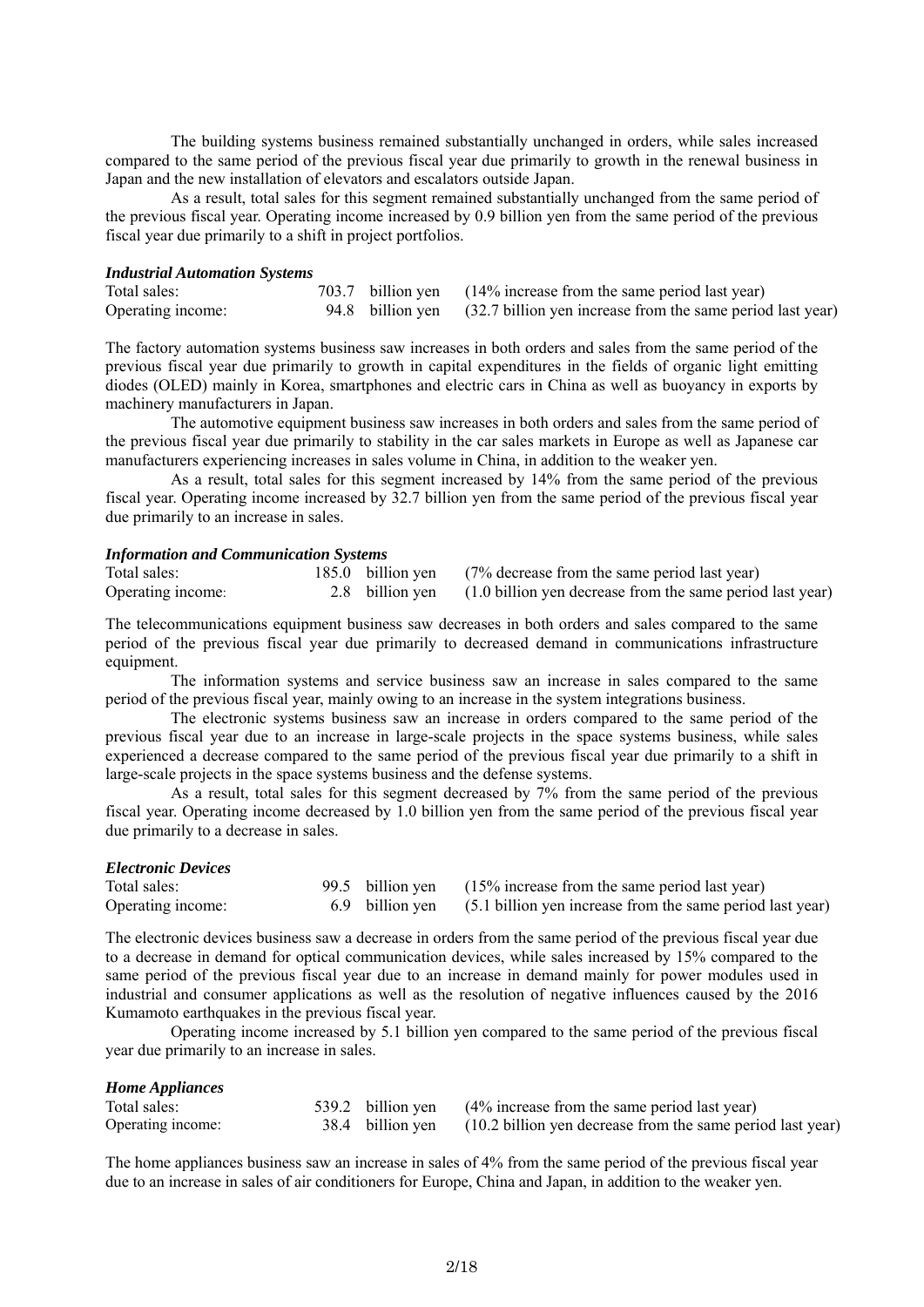Operating income decreased by 10.2 billion yen compared to the same period of the previous fiscal year due primarily to increases in material prices and sales expenses.

### *Others*

| Total sales:      |  | 362.3 billion yen (8% increase from the same period last year)            |
|-------------------|--|---------------------------------------------------------------------------|
| Operating income: |  | 9.8 billion yen (0.4 billion yen increase from the same period last year) |

Sales increased by 8% compared to the same period of the previous fiscal year due primarily to an increase in sales at affiliated companies involved in materials procurement.

Operating income increased by 0.4 billion yen from the same period of the previous fiscal year due primarily to an increase in sales.

### **2. Consolidated Second-quarter Results (July 1, 2017 – September 30, 2017)**

| Net sales:                  |  | $1,070.7$ billion yen $(2\%$ increase from the same period last year) |
|-----------------------------|--|-----------------------------------------------------------------------|
| Operating income:           |  | 75.0 billion yen (21% increase from the same period last year)        |
| Income before income taxes: |  | 85.9 billion yen (37% increase from the same period last year)        |
| Net income attributable to  |  | 63.3 billion yen (40% increase from the same period last year)        |
| Mitsubishi Electric Corp.:  |  |                                                                       |

Consolidated net sales for this quarter, from July through September 2017, was 1,070.7 billion yen, a 2% increase from the same period of the previous fiscal year, due primarily to increased sales in the Industrial Automation Systems, Electronic Devices and Home Appliances segments.

Consolidated operating income was 75.0 billion yen, an increase of 21% from the same period of the previous fiscal year, with increased profits in the Industrial Automation Systems and Electronic Devices segments.

#### **Consolidated Financial Results by Business Segment (Second Quarter, Fiscal 2018)**  *Energy and Electric Systems*

| <i>Energy and Electric Systems</i> |  |                                                                           |
|------------------------------------|--|---------------------------------------------------------------------------|
| Total sales:                       |  | 277.8 billion yen (3% decrease from the same period last year)            |
| Operating income:                  |  | 3.3 billion yen (1.9 billion yen decrease from the same period last year) |

The social infrastructure systems business saw a decrease in both orders and sales from the same period of the previous fiscal year due primarily to decreases in orders of the transportation systems business inside and outside Japan as well as in sales of the power systems business in Japan, despite orders for large-scale projects in Japan in the power systems business.

The building systems business remained substantially unchanged in orders, while sales increased compared to the same period of the previous fiscal year due primarily to growth in the renewal business in Japan and the new installation of elevators and escalators outside Japan.

As a result, total sales for this segment decreased by  $3\%$  from the same period of the previous fiscal year. Operating income decreased by 1.9 billion yen from the same period of the previous fiscal year due primarily to a decrease in sales.

#### *Industrial Automation Systems*

| Total sales:      |  | 352.8 billion yen (12% increase from the same period last year)             |
|-------------------|--|-----------------------------------------------------------------------------|
| Operating income: |  | 45.0 billion yen (15.3 billion yen increase from the same period last year) |

The factory automation systems business saw increases in both orders and sales from the same period of the previous fiscal year due primarily to growth in capital expenditures in the fields of smartphones and electric cars in China, organic light emitting diodes (OLED) mainly in Korea, and buoyancy in exports by machinery manufacturers in Japan.

The automotive equipment business saw increases in both orders and sales from the same period of the previous fiscal year due primarily to stability in the car sales markets in Europe as well as Japanese car manufacturers experiencing increases in sales volume in China, in addition to the weaker yen.

As a result, total sales for this segment increased by 12% from the same period of the previous fiscal year. Operating income increased by 15.3 billion yen from the same period of the previous fiscal year due primarily to an increase in sales.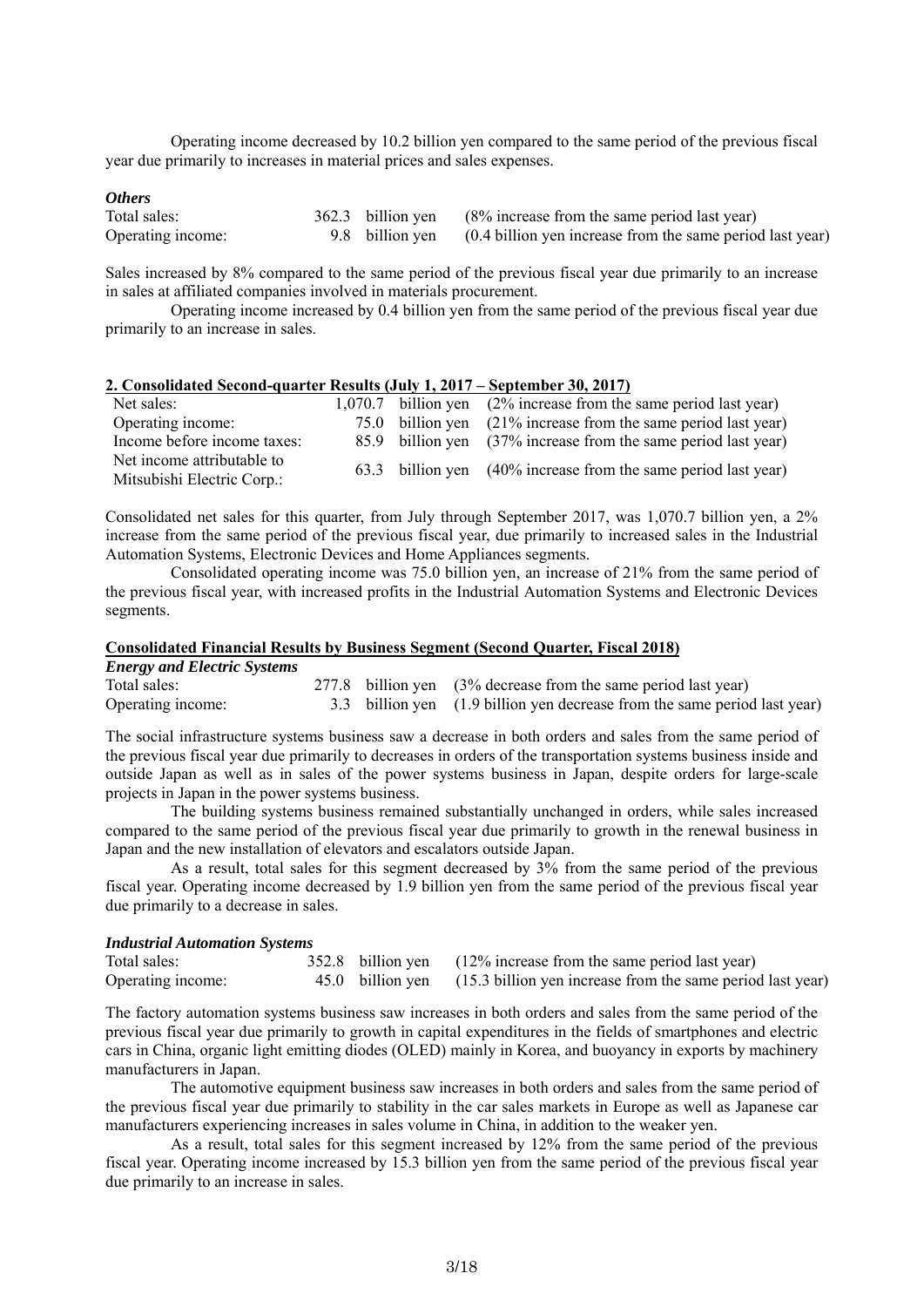#### *Information and Communication Systems*

| Total sales:      | 104.8 billion yen |
|-------------------|-------------------|
| Operating income: | 5.0 billion yen   |

 $(16%$  decrease from the same period last year)  $(2.0$  billion yen decrease from the same period last year)

The telecommunications equipment business saw decreases in both orders and sales compared to the same period of the previous fiscal year due primarily to decreased demand in communications infrastructure equipment.

The information systems and service business saw an increase in sales compared to the same period of the previous fiscal year, mainly owing to an increase in the IT infrastructure service business.

The electronic systems business saw an increase in orders compared to the same period of the previous fiscal year due to an increase in large-scale projects in the space systems business, while sales experienced a decrease compared to the same period of the previous fiscal year due primarily to a shift in large-scale project portfolios in the defense systems business.

As a result, total sales for this segment decreased by 16% from the same period of the previous fiscal year. Operating income decreased by 2.0 billion yen from the same period of the previous fiscal year due primarily to a decrease in sales.

#### *Electronic Devices*

| Total sales:      |  | 51.4 billion yen (8% increase from the same period last year)             |
|-------------------|--|---------------------------------------------------------------------------|
| Operating income: |  | 3.9 billion yen (3.1 billion yen increase from the same period last year) |

The electronic devices business saw a decrease in orders from the same period of the previous fiscal year due to a decrease in demand for optical communication devices, while sales increased by 8% compared to the same period of the previous fiscal year due to an increase in demand mainly for power modules used in consumer applications.

Operating income increased by 3.1 billion yen compared to the same period of the previous fiscal year due primarily to an increase in sales.

#### *Home Appliances*

| Total sales:      |  | 269.3 billion yen (5% increase from the same period last year)             |
|-------------------|--|----------------------------------------------------------------------------|
| Operating income: |  | 14.3 billion yen (2.5 billion yen decrease from the same period last year) |

The home appliances business saw an increase in sales of 5% from the same period of the previous fiscal year due to an increase in sales of air conditioners for Europe, China and Japan, in addition to the weaker yen.

 Operating income decreased by 2.5 billion yen compared to the same period of the previous fiscal year due primarily to increases in material prices and sales expenses.

#### *Others*

| Total sales:      |  | 191.7 billion yen (6% increase from the same period last year)            |
|-------------------|--|---------------------------------------------------------------------------|
| Operating income: |  | 7.7 billion yen (0.9 billion yen increase from the same period last year) |

Sales increased by 6% compared to the same period of the previous fiscal year due primarily to an increase in sales at affiliated companies involved in materials procurement.

Operating income increased by 0.9 billion yen from the same period of the previous fiscal year due primarily to an increase in sales.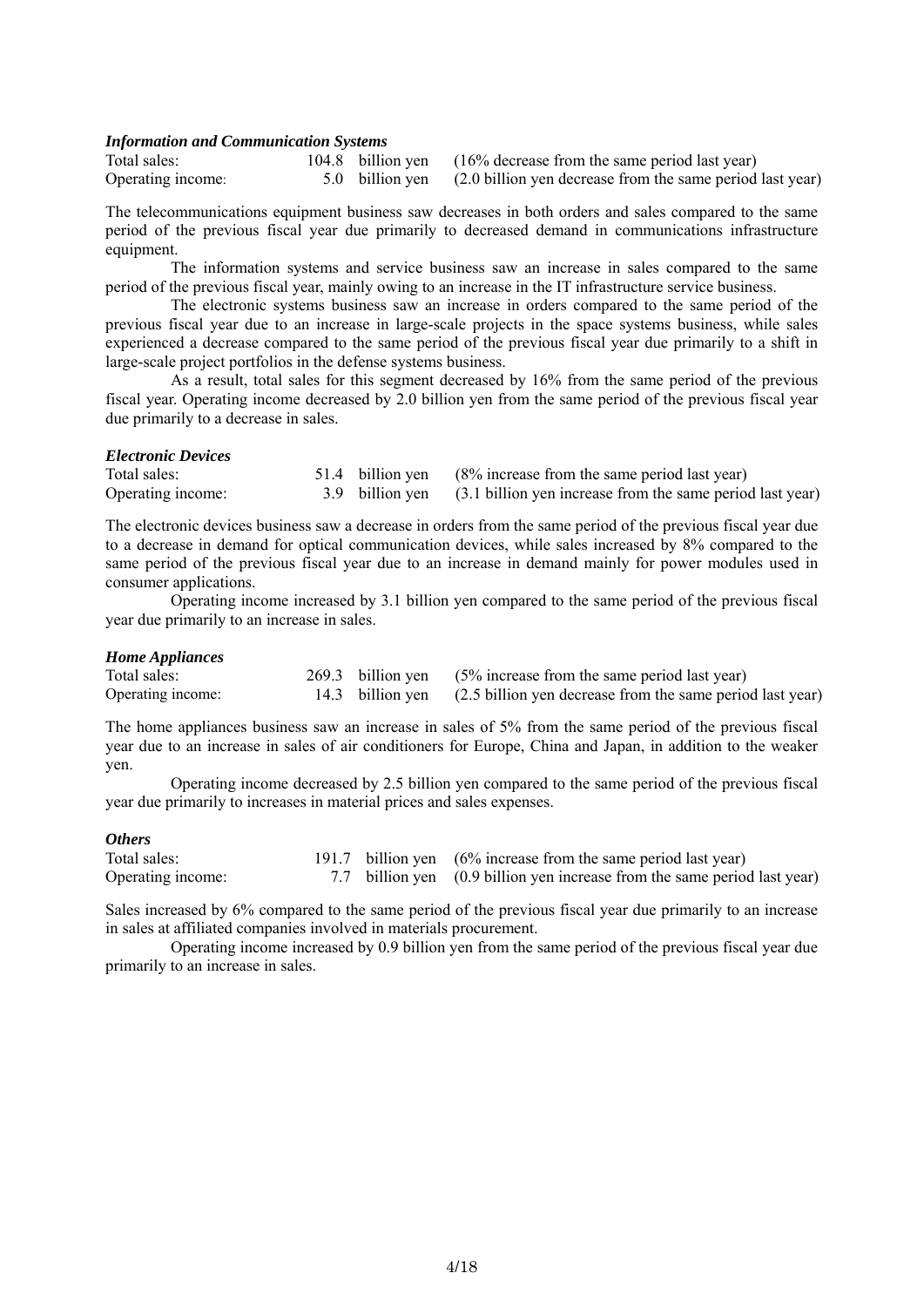### **Financial Standing**

### *An analysis on the status of assets, liabilities and equity on a consolidated basis*

Total assets as of the end of this fiscal quarter decreased from the end of the previous fiscal year by 17.7 billion yen to 4,154.5 billion yen. The change in the balance of total assets is mainly attributable to increases in the balances of inventories by 99.0 billion yen as a result of work-in-process as recorded in commensurate with progress in job orders under pertinent contracts, while cash and cash equivalents decreased by 15.6 billion yen, and trade receivables decreased by 121.5 billion yen primarily as a result of credit collection.

Total liabilities decreased from the end of the previous fiscal year by 150.4 billion yen to 1,881.1 billion yen. The outstanding balances of debts and corporate bonds decreased by 13.5 billion yen from the end of the previous fiscal year to 338.5 billion yen, resulting in a decline in the ratio of interest bearing debt to total assets to 8.1%, representing a 0.3 point decrease compared to the end of the previous fiscal year. The outstanding balance of trade payables decreased by 118.4 billion yen, and retirement and severance benefits decreased by 12.5 billion yen, mainly resulting from an increase in pension assets following a rise in stock prices.

Mitsubishi Electric Corporation shareholders' equity increased by 130.9 billion yen compared to the end of the previous fiscal year to 2,170.5 billion yen. The shareholders' equity ratio was recorded at 52.2%, representing a 3.3 point increase compared to the end of the previous fiscal year. These changes referred to above primarily result from recording a net income attributable to Mitsubishi Electric Corporation of 131.1 billion yen and accumulated other comprehensive income by 39.1 billion yen caused by such factors as the weaker yen and rising stock prices, despite a dividend payment of 38.6 billion yen.

### *An analysis on the status of cash flow on a consolidated basis*

Cash flows from operating activities decreased by 68.9 billion yen compared to the same period of the previous fiscal year to 108.6 billion yen (cash in) due primarily to increases of payment for accounts payables. Cash flows from investing activities increased by 9.8 billion yen compared to the same period of the previous fiscal year to 68.7 billion yen (cash out) due to increases in proceeds from the purchases of tangible fixed assets and other factors. As a result, free cash flow was 39.8 billion yen (cash in). Cash flows from financing activities were 64.0 billion yen (cash out) mainly due to dividend payment.

### **Forecast for Fiscal 2018 (year ending March 31, 2018)**

As a result of the growth expected in the Industrial Automation Systems segment in which it sees an increase in demand for capital expenditures mainly in Asia, the company's consolidated earnings forecast for fiscal 2018, ending March 31, 2018, have been revised from the announcement on July 31, 2017 as stated below.

| Consolidated                                             | <b>Previous forecast</b><br>(announced July 31) | <b>Current forecast</b>                            |
|----------------------------------------------------------|-------------------------------------------------|----------------------------------------------------|
| Net sales:                                               | 4,370.0 billion yen                             | 4,390.0 billion yen (4% increase from fiscal 2017) |
| Operating income:                                        | 300.0 billion yen                               | 315.0 billion yen (17% increase from fiscal 2017)  |
| Income before income taxes:                              | 330.0 billion yen                               | 350.0 billion yen (18% increase from fiscal 2017)  |
| Net income attributable to<br>Mitsubishi Electric Corp.: | 235.0 billion yen                               | 250.0 billion yen (19% increase from fiscal 2017)  |

### *Consolidated Earnings Forecast for Fiscal 2018*

Exchange rates in and after the third quarter of fiscal 2018 is unchanged from the previous announcement at 105 yen to the U.S. dollar and 120 yen to the euro.

**Note**: *The results forecast above is based on assumptions deemed reasonable by the Company at the present time, and actual results may differ significantly from forecasts. Please refer to the cautionary statement at the end.*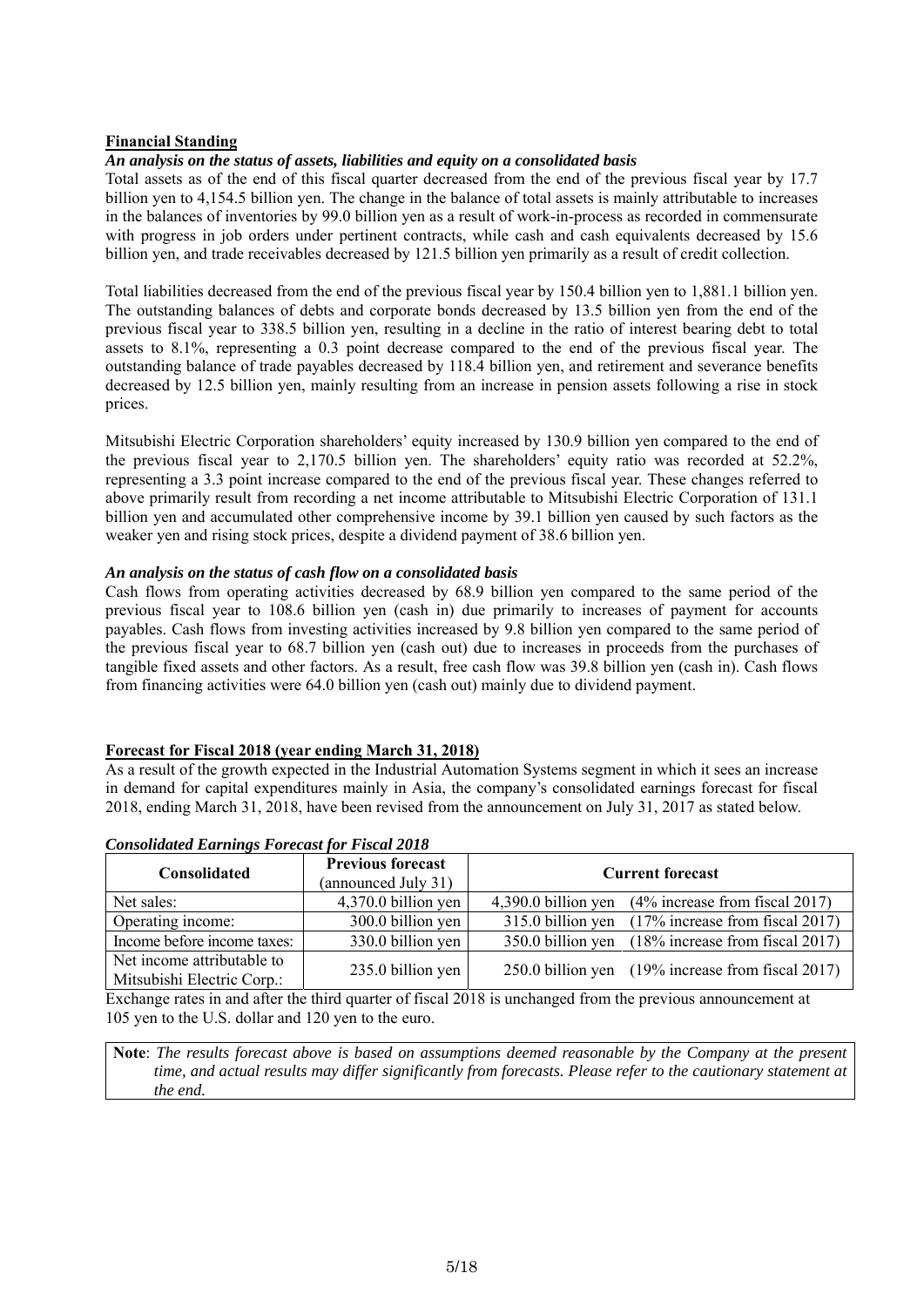# **Consolidated Financial Results Summary**

# **1. Consolidated Half-year Results**

| (In billions of yen except where noted)                                    |                                                                         |                                                               |             |                      |
|----------------------------------------------------------------------------|-------------------------------------------------------------------------|---------------------------------------------------------------|-------------|----------------------|
|                                                                            | $FY$ '17 1 <sup>st</sup> half (A)<br>(Apr. 1, 2016 –<br>Sept. 30, 2016) | $FY$ '18 1st half (B)<br>$(Apr. 1, 2017 -$<br>Sept. 30, 2017) | $B - A$     | B/A<br>$\frac{1}{2}$ |
| Net sales                                                                  | 1,972.3                                                                 | 2,076.3                                                       | 103.9       | 105                  |
| Operating income                                                           | 121.7                                                                   | 149.2                                                         | 27.5        | 123                  |
| Income before income taxes                                                 | 123.7                                                                   | 185.2                                                         | 61.5        | 150                  |
| Net income attributable to<br>Mitsubishi Electric Corp.                    | 88.3                                                                    | 131.1                                                         | 42.7        | 148                  |
| Basic net income per share<br>attributable to Mitsubishi<br>Electric Corp. | $41.^{16}$ yen                                                          | $61.^{10}$ yen                                                | $19.94$ yen | 148                  |

# **2. Consolidated Second-quarter Results**

# (In billions of yen except where noted)

|                                                                            | FY'17Q2(A)<br>(Jul. 1, $2016-$<br>Sept. 30, 2016) | FY '18 Q2 (B)<br>$(Jul. 1, 2017 -$<br>Sept. 30, 2017) | $B - A$      | B/A<br>$\frac{1}{2}$ |
|----------------------------------------------------------------------------|---------------------------------------------------|-------------------------------------------------------|--------------|----------------------|
| Net sales                                                                  | 1,045.2                                           | 1,070.7                                               | 25.4         | 102                  |
| Operating income                                                           | 62.0                                              | 75.0                                                  | 13.0         | 121                  |
| Income before income taxes                                                 | 62.7                                              | 85.9                                                  | 23.2         | 137                  |
| Net income attributable to<br>Mitsubishi Electric Corp.                    | 45.4                                              | 63.3                                                  | 17.9         | 140                  |
| Basic net income per share<br>attributable to Mitsubishi<br>Electric Corp. | $21.^{17}$ yen                                    | $29.54$ yen                                           | $8^{37}$ yen | 140                  |

**Notes**:

1) Consolidated financial charts made in accordance with U.S. GAAP.

2) The Company has 212 consolidated subsidiaries.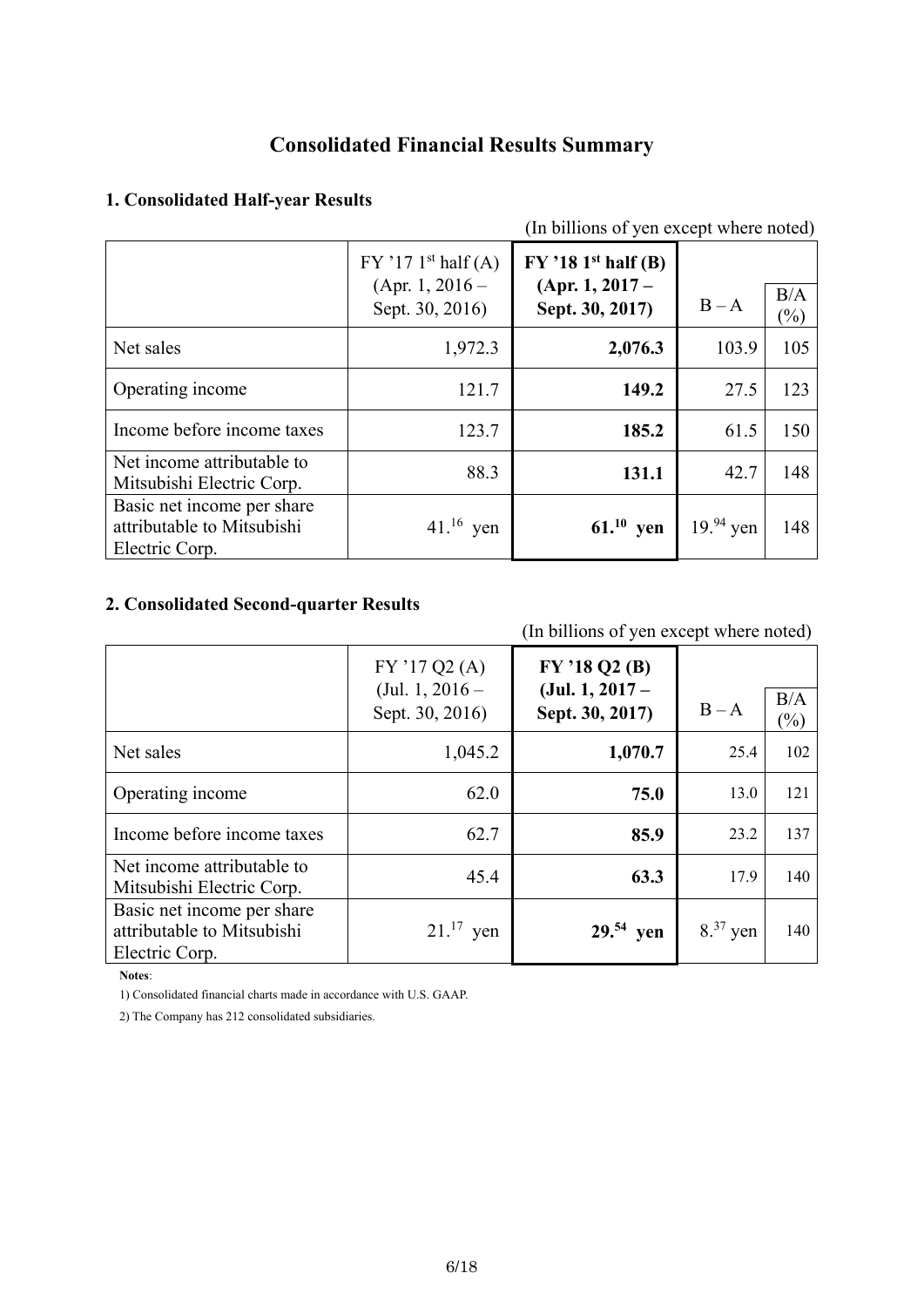**Consolidated Profit and Loss Statement (First Half, Fiscal 2018)** 

|                                                            |                                           |                 |                                                |                 | (In millions of yen) |           |
|------------------------------------------------------------|-------------------------------------------|-----------------|------------------------------------------------|-----------------|----------------------|-----------|
|                                                            | $1st$ half<br>$FY'$ 17<br>(Apr. 1, 2016 – |                 | $1st$ half<br><b>FY '18</b><br>(Apr. 1, 2017 – |                 |                      |           |
|                                                            | Sept. 30, 2016)                           |                 | Sept. 30, 2017)                                |                 |                      |           |
|                                                            | (A)                                       | $%$ of<br>total | <b>(B)</b>                                     | $%$ of<br>total | $B - A$              | $B/A$ (%) |
| Net sales                                                  | 1,972,354                                 | 100.0           | 2,076,342                                      | 100.0           | 103,988              | 105       |
| Cost of sales                                              | 1,358,355                                 | 68.9            | 1,412,241                                      | 68.0            | 53,886               | 104       |
| Selling, general and<br>administrative expenses            | 490,308                                   | 24.8            | 513,273                                        | 24.7            | 22,965               | 105       |
| Loss on impairment of<br>long-lived assets                 | 1,944                                     | 0.1             | 1,532                                          | 0.1             | (412)                | 79        |
| Operating income                                           | 121,747                                   | 6.2             | 149,296                                        | 7.2             | 27,549               | 123       |
| Other income                                               | 35,843                                    | 1.8             | 41,701                                         | 2.0             | 5,858                | 116       |
| Interest and dividends                                     | 4,262                                     | 0.2             | 4,885                                          | 0.2             | 623                  | 115       |
| Equity in earnings of<br>affiliated companies              | 9,523                                     | 0.5             | 9,967                                          | 0.5             | 444                  | 105       |
| Other                                                      | 22,058                                    | 1.1             | 26,849                                         | 1.3             | 4,791                | 122       |
| Other expenses                                             | 33,864                                    | 1.7             | 5,754                                          | 0.3             | (28, 110)            | 17        |
| Interest                                                   | 1,562                                     | 0.1             | 1,439                                          | 0.1             | (123)                | 92        |
| Other                                                      | 32,302                                    | 1.6             | 4,315                                          | 0.2             | (27, 987)            | 13        |
| Income before income taxes                                 | 123,726                                   | 6.3             | 185,243                                        | 8.9             | 61,517               | 150       |
| Income taxes                                               | 29,158                                    | 1.5             | 48,529                                         | 2.3             | 19,371               | 166       |
| Net income                                                 | 94,568                                    | 4.8             | 136,714                                        | 6.6             | 42,146               | 145       |
| Net income attributable to<br>the noncontrolling interests | 6,226                                     | 0.3             | 5,590                                          | 0.3             | (636)                | 90        |
| Net income attributable to<br>Mitsubishi Electric Corp.    | 88,342                                    | 4.5             | 131,124                                        | 6.3             | 42,782               | 148       |

# **Consolidated Comprehensive Income Statement (First Half, Fiscal 2018)**

|                                                     |                          |                          | (In millions of yen) |
|-----------------------------------------------------|--------------------------|--------------------------|----------------------|
|                                                     | $FY'$ 17                 | $FY'$ 18                 |                      |
|                                                     | 1 <sup>st</sup> half (A) | 1 <sup>st</sup> half (B) | $B - A$              |
|                                                     | (Apr. 1, 2016 –          | $(Apr. 1, 2017 -$        |                      |
|                                                     | Sept. 30, 2016)          | Sept. 30, 2017)          |                      |
| Net income                                          | 94,568                   | 136,714                  | 42,146               |
| Other comprehensive income (loss), net of tax       |                          |                          |                      |
| Foreign currency translation adjustments            | (93,760)                 | 26,665                   | 120,425              |
| Pension liability adjustments                       | (4,776)                  | 17,869                   | 22,645               |
| Unrealized gains (losses) on securities             | (20, 191)                | (3,296)                  | 16,895               |
| Unrealized gains (losses) on derivative instruments | (42)                     | (82)                     | (40)                 |
| Total                                               | (118,769)                | 41,156                   | 159,925              |
| Comprehensive income (loss)                         | (24,201)                 | 177,870                  | 202,071              |
| Comprehensive income (loss) attributable to         | (2,596)                  | 7,625                    | 10,221               |
| the noncontrolling interests                        |                          |                          |                      |
| Comprehensive income (loss) attributable to         | (21,605)                 | 170,245                  | 191,850              |
| Mitsubishi Electric Corp.                           |                          |                          |                      |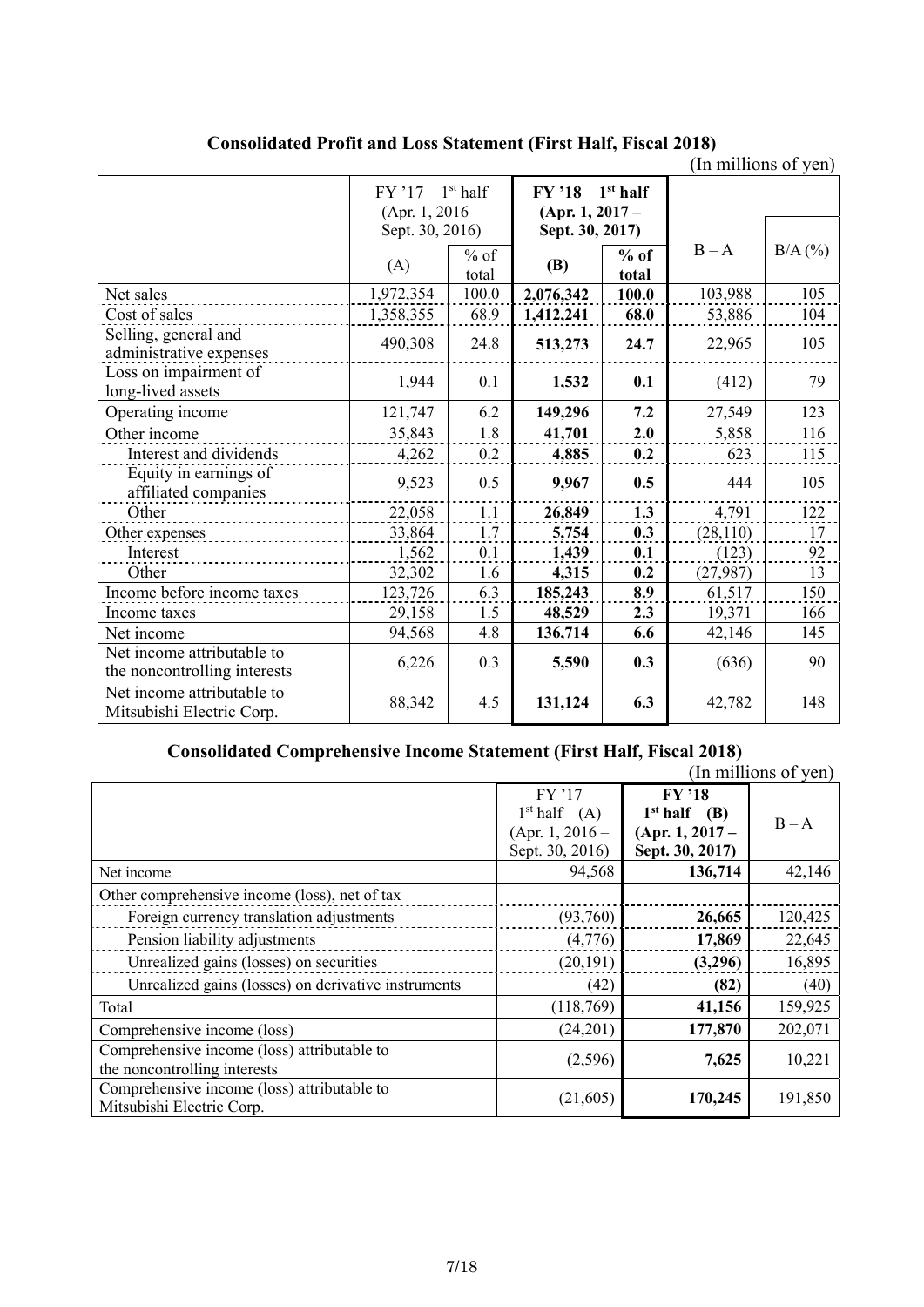|                                                            |                                     |        |                                            |        | (In millions of yen) |           |
|------------------------------------------------------------|-------------------------------------|--------|--------------------------------------------|--------|----------------------|-----------|
|                                                            | $FY'$ 17<br>Q2<br>(Jul. 1, $2016 -$ |        | $FY'$ '18<br>$\bf Q2$<br>$(Jul. 1, 2017 -$ |        |                      |           |
|                                                            | Sept. 30, 2016)                     | $%$ of | Sept. 30, 2017)                            | $%$ of | $B - A$              | $B/A$ (%) |
|                                                            | (A)                                 | total  | <b>(B)</b>                                 | total  |                      |           |
| Net sales                                                  | 1,045,277                           | 100.0  | 1,070,743                                  | 100.0  | 25,466               | 102       |
| Cost of sales                                              | 730,852                             | 69.9   | 731,009                                    | 68.3   | 157                  | 100       |
| Selling, general and<br>administrative expenses            | 250,438                             | 24.0   | 263,152                                    | 24.6   | 12,714               | 105       |
| Loss on impairment of<br>long-lived assets                 | 1,944                               | 0.2    | 1,532                                      | 0.1    | (412)                | 79        |
| Operating income                                           | 62,043                              | 5.9    | 75,050                                     | 7.0    | 13,007               | 121       |
| Other income                                               | 9,303                               | 0.9    | 13,387                                     | 1.2    | 4,084                | 144       |
| Interest and dividends                                     | 1,401                               | 0.1    | 1,298                                      | 0.1    | (103)                | 93        |
| Equity in earnings of<br>affiliated companies              | 5,936                               | 0.6    | 7,562                                      | 0.7    | 1,626                | 127       |
| Other                                                      | 1,966                               | 0.2    | 4,527                                      | 0.4    | 2,561                | 230       |
| Other expenses                                             | 8,629                               | 0.8    | 2,442                                      | 0.2    | (6,187)              | 28        |
| Interest                                                   | 803                                 | 0.1    | 762                                        | 0.1    | (41)                 | 95        |
| Other                                                      | 7,826                               | 0.7    | 1,680                                      | 0.1    | (6,146)              | 21        |
| Income before income taxes                                 | 62,717                              | 6.0    | 85,995                                     | 8.0    | 23,278               | 137       |
| Income taxes                                               | 14,398                              | 1.4    | 19,288                                     | 1.8    | 4,890                | 134       |
| Net income                                                 | 48,319                              | 4.6    | 66,707                                     | 6.2    | 18,388               | 138       |
| Net income attributable to<br>the noncontrolling interests | 2,891                               | 0.3    | 3,327                                      | 0.3    | 436                  | 115       |
| Net income attributable to<br>Mitsubishi Electric Corp.    | 45,428                              | 4.3    | 63,380                                     | 5.9    | 17,952               | 140       |

**Consolidated Profit and Loss Statement (Second Quarter, Fiscal 2018)** 

# **Consolidated Comprehensive Income Statement (Second Quarter, Fiscal 2018)**

|                                                                      |                   |                   | THE THILLIONS OF ACH |
|----------------------------------------------------------------------|-------------------|-------------------|----------------------|
|                                                                      | FY'17Q2(A)        | FY'18Q2(B)        |                      |
|                                                                      | (Jul. 1, $2016 -$ | $(Jul. 1, 2017 -$ | $B - A$              |
|                                                                      | Sept. 30, 2016)   | Sept. 30, 2017)   |                      |
| Net income                                                           | 48,319            | 66,707            | 18,388               |
| Other comprehensive income (loss), net of tax                        |                   |                   |                      |
| Foreign currency translation adjustments                             | (26,216)          | 21,945            | 48,161               |
| Pension liability adjustments                                        | 10,064            | 5,392             | (4,672)              |
| Unrealized gains on securities                                       | 7,776             | 18,342            | 10,566               |
| Unrealized gains (losses) on derivative instruments                  | (8)               | (19)              | (11)                 |
| Total                                                                | (8, 384)          | 45,660            | 54,044               |
| Comprehensive income                                                 | 39,935            | 112,367           | 72,432               |
| Comprehensive income attributable to<br>the noncontrolling interests | 865               | 5,113             | 4,248                |
| Comprehensive income attributable to<br>Mitsubishi Electric Corp.    | 39,070            | 107,254           | 68,184               |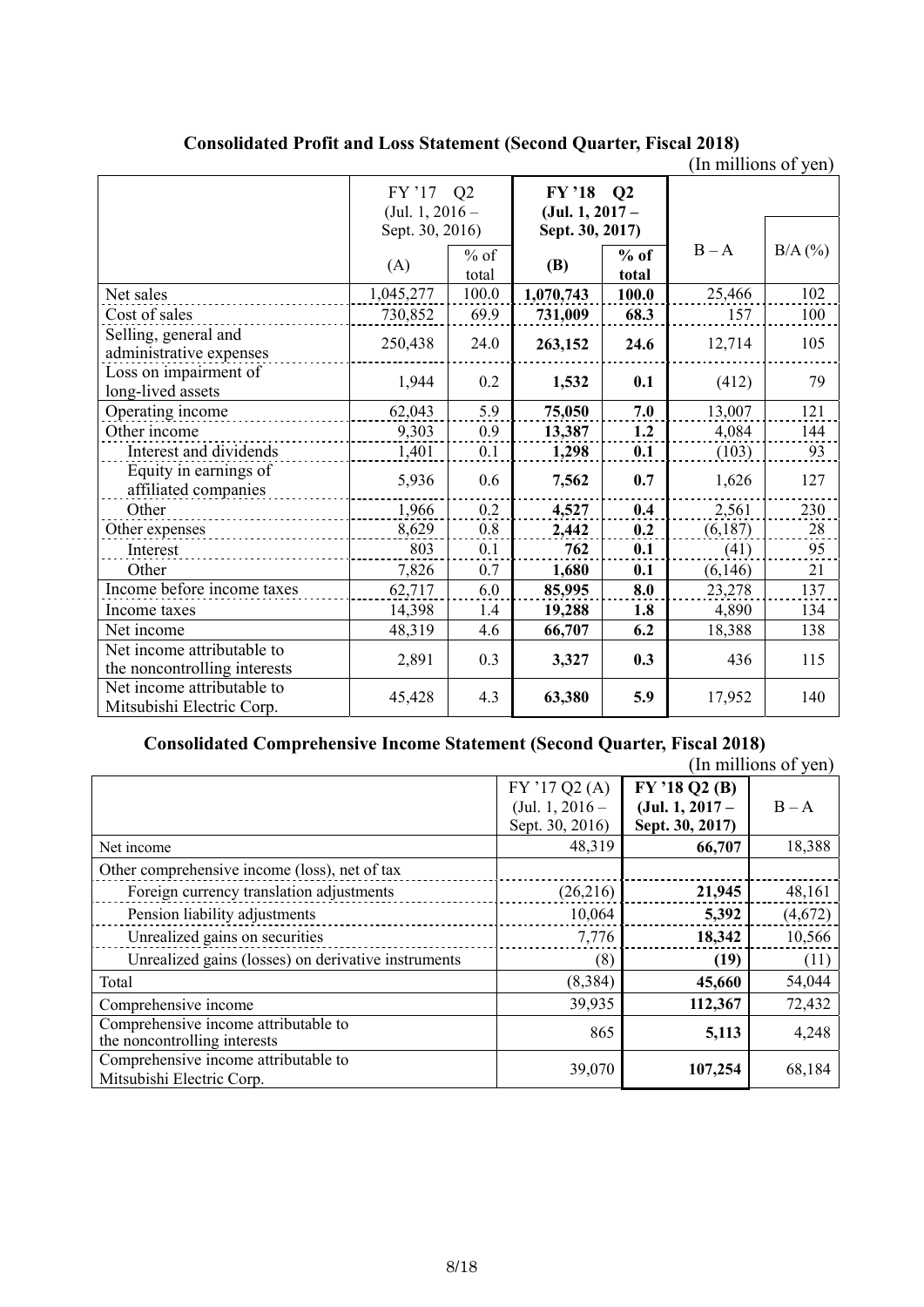# **Consolidated Balance Sheet**

|                                                        | FY'17(A)<br>(ended Mar.<br>31, 2017) | $FY$ , 18<br>1 <sup>st</sup> half (B)<br>(ended Sept.<br>30, 2017) | $B - A$        |
|--------------------------------------------------------|--------------------------------------|--------------------------------------------------------------------|----------------|
| (Assets)                                               |                                      |                                                                    |                |
| Current assets                                         | 2,500,685                            | 2,486,482                                                          | (14,203)       |
| Cash and cash equivalents                              | 662,469                              | 646,812                                                            | (15, 657)      |
| Trade receivables                                      | 1,037,201                            | 915,510                                                            | (121, 691)     |
| Inventories                                            | 643,040                              | 742,105                                                            | 99,065         |
| Prepaid expenses and other current assets              | 157,975                              | 182,055                                                            | 24,080         |
| Long-term trade receivables                            | 2,815                                | 2,920                                                              | 105            |
| Investments                                            | 618,935                              | 614,786                                                            | (4,149)        |
| Net property, plant and equipment                      | 732,611                              | 755,261                                                            | 22,650         |
| Other assets                                           | 317,224                              | 295,060                                                            | (22, 164)      |
| <b>Total assets</b>                                    | 4,172,270                            | 4,154,509                                                          | (17,761)       |
| (Liabilities)                                          |                                      |                                                                    |                |
| <b>Current liabilities</b>                             | 1,525,761                            | 1,405,615                                                          | (120, 146)     |
| Bank loans and current portion of long-term debt       | 124,368                              | 121,647                                                            | (2,721)        |
| Trade payables                                         | 780,202                              | 661,741                                                            | (118, 461)     |
| Other current liabilities                              | 621,191                              | 622,227                                                            | 1,036          |
| Long-term debt                                         | 227,756                              | 216,945                                                            | (10, 811)      |
| Retirement and severance benefits                      | 194,990                              | 182,432                                                            | (12, 558)      |
| Other fixed liabilities                                | 83,055                               | 76,165                                                             | (6,890)        |
| <b>Total liabilities</b>                               | 2,031,562                            | 1,881,157                                                          | (150, 405)     |
| (Equity)                                               |                                      |                                                                    |                |
| Mitsubishi Electric Corp. shareholders' equity         | 2,039,627                            | 2,170,547                                                          | 130,920        |
| Common stock                                           | 175,820                              | 175,820                                                            |                |
| Capital surplus                                        | 212,530                              | 212,534                                                            | $\overline{4}$ |
| Retained earnings                                      | 1,654,557                            | 1,747,050                                                          | 92,493         |
| Accumulated other comprehensive income (loss)          | (2,052)                              | 37,069                                                             | 39,121         |
| Treasury stock at cost                                 | (1,228)                              | (1,926)                                                            | (698)          |
| Noncontrolling interests                               | 101,081                              | 102,805                                                            | 1,724          |
| Total equity                                           | 2,140,708                            | 2,273,352                                                          | 132,644        |
| <b>Total liabilities and equity</b>                    | 4,172,270                            | 4,154,509                                                          | (17,761)       |
| <b>Balance of Debt</b>                                 | 352,124                              | 338,592                                                            | (13, 532)      |
| Accumulated other comprehensive income (loss):         |                                      |                                                                    |                |
| Foreign currency translation adjustments               | 18,535                               | 43,223                                                             | 24,688         |
| Pension liability adjustments                          | (156,993)                            | (139, 120)                                                         | 17,873         |
| Unrealized gains on securities                         | 136,352                              | 132,981                                                            | (3,371)        |
| Unrealized gains (losses) on derivative<br>instruments | 54                                   | (15)                                                               | (69)           |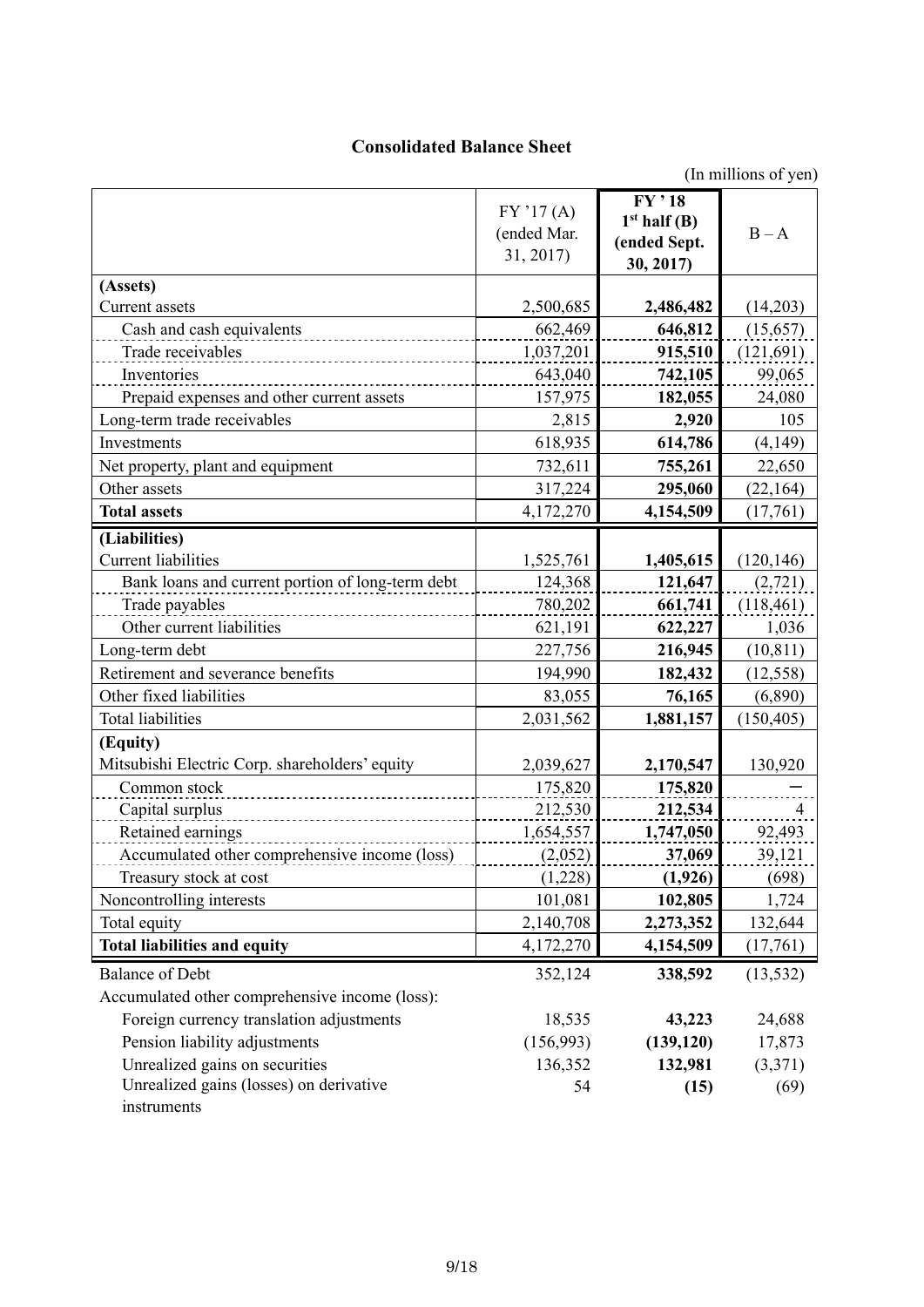# **Consolidated Cash Flow Statement**

|                |                                                            | $FY$ '17 $1st$ half<br>(Apr. 1, 2016 –<br>Sept. 30, 2016)<br>(A) | $FY$ '18 1st half<br>$(Apr. 1, 2017 -$<br>Sept. 30, 2017)<br>(B) | $B - A$   |
|----------------|------------------------------------------------------------|------------------------------------------------------------------|------------------------------------------------------------------|-----------|
| I              | <b>Cash flows from operating activities</b>                |                                                                  |                                                                  |           |
| -1             | Net income                                                 | 94,568                                                           | 136,714                                                          | 42,146    |
| 2              | Adjustments to reconcile net income to net cash            |                                                                  |                                                                  |           |
|                | provided by operating activities                           |                                                                  |                                                                  |           |
|                | (1) Depreciation of tangible fixed assets and other        | 64,755                                                           | 70,737                                                           | 5,982     |
|                | (2) Decrease in trade receivables                          | 143,347                                                          | 134,381                                                          | (8,966)   |
|                | (3) Decrease (increase) in inventories                     | (45, 816)                                                        | (86, 017)                                                        | (40,201)  |
|                | (4) Increase (decrease) in trade payables                  | (78, 220)                                                        | (114, 192)                                                       | (35, 972) |
|                | $(5)$ Other, net                                           | (1,045)                                                          | (33, 014)                                                        | (31,969)  |
|                | Net cash provided by operating activities                  | 177,589                                                          | 108,609                                                          | (68,980)  |
| $\mathbf{I}$   | <b>Cash flows from investing activities</b>                |                                                                  |                                                                  |           |
| 1              | Capital expenditure                                        | (82, 648)                                                        | (88, 562)                                                        | (5,914)   |
| 2              | Proceeds from sale of property, plant and equipment        | 4,413                                                            | 1,351                                                            | (3,062)   |
| 3              | Purchase of short-term investments and investment          | (2,385)                                                          | (3, 915)                                                         | (1, 530)  |
|                | securities (net of cash acquired)                          |                                                                  |                                                                  |           |
| 4              | Proceeds from sale of short-term investments and           | 17,033                                                           | 28,302                                                           | 11,269    |
| 5              | investment securities (net of cash disposed)<br>Other, net | 4,630                                                            |                                                                  | (10, 579) |
|                | Net cash used in investing activities                      | (58, 957)                                                        | (5,949)<br>(68, 773)                                             | (9,816)   |
| $I+II$         | Free cash flow                                             | 118,632                                                          | 39,836                                                           | (78, 796) |
|                |                                                            |                                                                  |                                                                  |           |
| $\mathbf{III}$ | <b>Cash flows from financing activities</b>                | 47                                                               | 81                                                               | 34        |
|                | Proceeds from long-term debt                               |                                                                  |                                                                  |           |
| 2              | Repayment of long-term debt                                | (30, 939)                                                        | (14, 455)                                                        | 16,484    |
| 3              | Increase (decrease) in bank loans, net                     | (2, 830)                                                         | (3,568)                                                          | (738)     |
| 4              | Dividends paid                                             | (38, 642)                                                        | (38, 642)                                                        | $\Omega$  |
| 5              | Purchase of treasury stock                                 | (1,095)                                                          | (698)                                                            | 397       |
| 6              | Reissuance of treasury stock                               | $\theta$                                                         | 0                                                                | (0)       |
| $\tau$         | Other, net                                                 | (4, 307)                                                         | (6,733)                                                          | (2, 426)  |
|                | Net cash provided by (used in) financing activities        | (77, 766)                                                        | (64, 015)                                                        | 13,751    |
| IV             | Effect of exchange rate changes on cash and cash           | (29, 876)                                                        | 8,522                                                            | 38,398    |
|                | equivalents                                                |                                                                  |                                                                  |           |
| $\mathbf{V}$   | Net increase (decrease) in cash and cash equivalents       | 10,990                                                           | (15, 657)                                                        | (26, 647) |
| VI             | Cash and cash equivalents at beginning of period           | 574,170                                                          | 662,469                                                          | 88,299    |
| <b>VII</b>     | Cash and cash equivalents at end of period                 | 585,160                                                          | 646,812                                                          | 61,652    |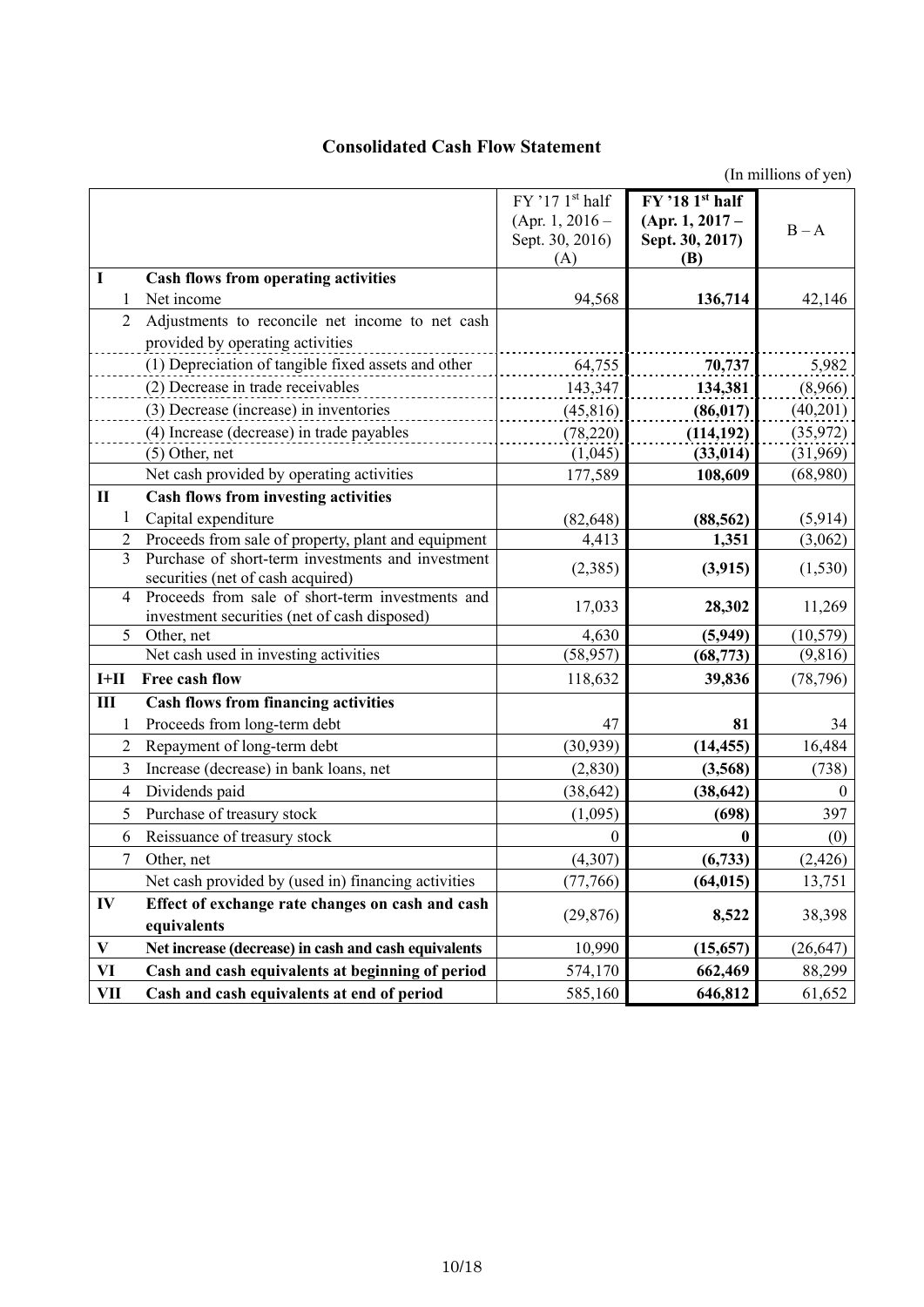# **Consolidated Segment Information (First Half, Fiscal 2018)**

# **1. Sales and Operating Income by Business Segment**

|                                                 | (In millions of yen) |                                                                       |            |                                                           |          |          |               |
|-------------------------------------------------|----------------------|-----------------------------------------------------------------------|------------|-----------------------------------------------------------|----------|----------|---------------|
| <b>Business Segment</b>                         |                      | $FY$ '17 1 <sup>st</sup> half<br>$(Apr. 1, 2016 -$<br>Sept. 30, 2016) |            | $FY$ '18 1st half<br>$(Apr. 1, 2017 -$<br>Sept. 30, 2017) | $C - A$  | $D - B$  | C/A<br>$(\%)$ |
|                                                 | Sales (A)            | Operating<br>income $(B)$                                             | Sales (C)  | <b>Operating</b><br>income $(D)$                          |          |          |               |
| Energy and Electric Systems                     | 525,471              | 9,182                                                                 | 527,886    | 10,109                                                    | 2,415    | 927      | 100           |
| <b>Industrial Automation</b><br>Systems         | 617,620              | 62,111                                                                | 703,716    | 94,879                                                    | 86,096   | 32,768   | 114           |
| Information and<br><b>Communication Systems</b> | 198,266              | 3,868                                                                 | 185,039    | 2,802                                                     | (13,227) | (1,066)  | 93            |
| <b>Electronic Devices</b>                       | 86,537               | 1,774                                                                 | 99,532     | 6,970                                                     | 12,995   | 5,196    | 115           |
| Home Appliances                                 | 519,397              | 48,668                                                                | 539,250    | 38,460                                                    | 19,853   | (10,208) | 104           |
| Others                                          | 336,771              | 9,395                                                                 | 362,393    | 9,816                                                     | 25,622   | 421      | 108           |
| Subtotal                                        | 2,284,062            | 134,998                                                               | 2,417,816  | 163,036                                                   | 133,754  | 28,038   | 106           |
| Eliminations and other                          | (311,708)            | (13,251)                                                              | (341, 474) | (13,740)                                                  | (29,766) | (489)    |               |
| Total                                           | 1,972,354            | 121,747                                                               | 2,076,342  | 149,296                                                   | 103,988  | 27,549   | 105           |

\*Note: Inter-segment sales are included in the above chart.

# **2. Sales and Operating Income by Location**

|                        |                                                                                                                        |                           |             |                                  |           | (In millions of yen) |        |
|------------------------|------------------------------------------------------------------------------------------------------------------------|---------------------------|-------------|----------------------------------|-----------|----------------------|--------|
| Location               | $FY$ '17 1st half<br>$FY$ '18 1st half<br>$(Apr. 1, 2016 -$<br>$(Apr. 1, 2017 -$<br>Sept. 30, 2016)<br>Sept. 30, 2017) |                           |             |                                  | $C - A$   | $D - B$              | C/A    |
|                        | Sales $(A)$                                                                                                            | Operating<br>income $(B)$ | Sales $(C)$ | <b>Operating</b><br>income $(D)$ |           |                      | $(\%)$ |
| Japan                  | 1,540,435                                                                                                              | 48,362                    | 1,601,928   | 80,068                           | 61,493    | 31,706               | 104    |
| North America          | 203,856                                                                                                                | 4,120                     | 209,347     | 7,812                            | 5,491     | 3,692                | 103    |
| Asia (excluding Japan) | 506,153                                                                                                                | 49,270                    | 590,978     | 50,139                           | 84,825    | 869                  | 117    |
| Europe                 | 213,063                                                                                                                | 8,643                     | 237,193     | 8,934                            | 24,130    | 291                  | 111    |
| Others                 | 22,019                                                                                                                 | 877                       | 22,852      | 911                              | 833       | 34                   | 104    |
| Subtotal               | 2,485,526                                                                                                              | 111,272                   | 2,662,298   | 147,864                          | 176,772   | 36,592               | 107    |
| Eliminations           | (513, 172)                                                                                                             | 10,475                    | (585, 956)  | 1,432                            | (72, 784) | (9,043)              |        |
| Total                  | 1,972,354                                                                                                              | 121,747                   | 2,076,342   | 149,296                          | 103,988   | 27,549               | 105    |

\*Note: Inter-segment sales are included in the above chart.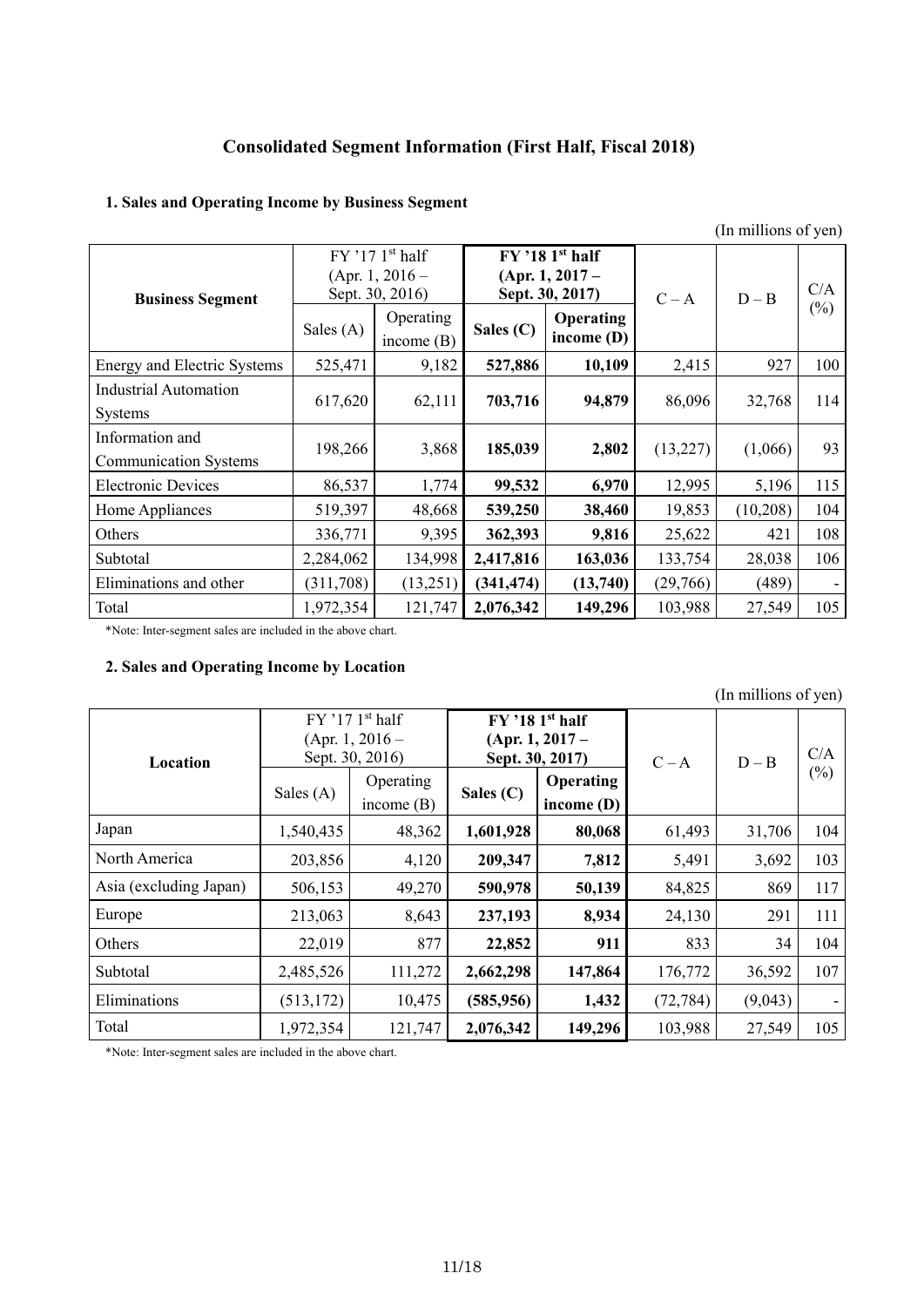# **3. Sales by Location of Customers**

|       | <b>Location of Customers</b> | $FY'$ 17<br>(Apr. 1, 2016 –<br>Sept. 30, 2016)<br>Sales $(A)$ | $1st$ half<br>% of total<br>net sales | $FY'$ 18<br>Sept. 30, 2017)<br>Sales (B) | $1st$ half<br>$(Apr. 1, 2017 -$<br>% of total<br>net sales | $B - A$  | $B/A$ (%) |
|-------|------------------------------|---------------------------------------------------------------|---------------------------------------|------------------------------------------|------------------------------------------------------------|----------|-----------|
| Japan |                              | 1,081,895                                                     | 54.9                                  | 1,076,438                                | 51.8                                                       | (5, 457) | 99        |
|       | North America                | 202,738                                                       | 10.3                                  | 208,752                                  | 10.1                                                       | 6,014    | 103       |
|       | Asia<br>(excluding Japan)    | 450,994                                                       | 22.9                                  | 540,188                                  | <b>26.0</b>                                                | 89,194   | 120       |
|       | Europe                       | 196,446                                                       | 9.9                                   | 214,323                                  | 10.3                                                       | 17,877   | 109       |
|       | Others                       | 40,281                                                        | 2.0                                   | 36,641                                   | 1.8                                                        | (3,640)  | 91        |
|       | Total overseas sales         | 890,459                                                       | 45.1                                  | 999,904                                  | 48.2                                                       | 109,445  | 112       |
|       | Consolidated total           | 1,972,354                                                     | 100.0                                 | 2,076,342                                | 100.0                                                      | 103,988  | 105       |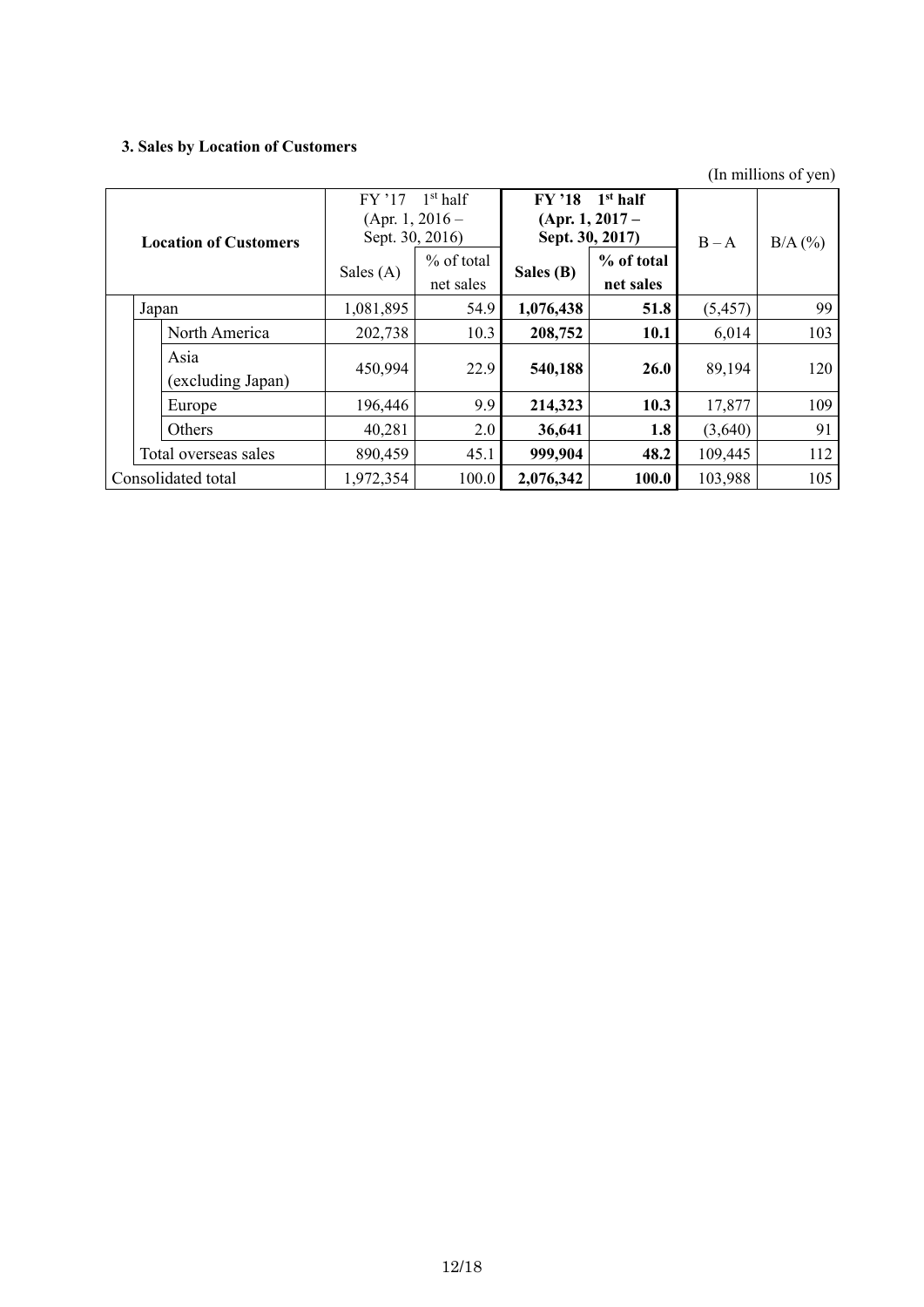# **Consolidated Segment Information (Second Quarter, Fiscal 2018)**

|                                                 |                                                                                                                                                        |              |                         |         |               | (In millions of yen) |     |
|-------------------------------------------------|--------------------------------------------------------------------------------------------------------------------------------------------------------|--------------|-------------------------|---------|---------------|----------------------|-----|
| <b>Business Segment</b>                         | FY '17 Q2<br>$FY'$ '18<br>$\mathbf{Q}$<br>(Jul. 1, $2016-$<br>$(Jul. 1, 2017 -$<br>Sept. 30, 2016)<br>Sept. 30, 2017)<br>Operating<br><b>Operating</b> |              | $C - A$                 | $D - B$ | C/A<br>$(\%)$ |                      |     |
|                                                 | Sales $(A)$                                                                                                                                            | income $(B)$ | Sales (C)<br>income (D) |         |               |                      |     |
| Energy and Electric<br>Systems                  | 287,420                                                                                                                                                | 5,256        | 277,800                 | 3,311   | (9,620)       | (1,945)              | 97  |
| <b>Industrial Automation</b><br>Systems         | 315,393                                                                                                                                                | 29,690       | 352,899                 | 45,047  | 37,506        | 15,357               | 112 |
| Information and<br><b>Communication Systems</b> | 124,741                                                                                                                                                | 7,047        | 104,872                 | 5,029   | (19, 869)     | (2,018)              | 84  |
| <b>Electronic Devices</b>                       | 47,457                                                                                                                                                 | 815          | 51,410                  | 3,926   | 3,953         | 3,111                | 108 |
| Home Appliances                                 | 257,472                                                                                                                                                | 16,882       | 269,358                 | 14,334  | 11,886        | (2, 548)             | 105 |
| Others                                          | 180,381                                                                                                                                                | 6,752        | 191,767                 | 7,704   | 11,386        | 952                  | 106 |
| Subtotal                                        | 1,212,864                                                                                                                                              | 66,442       | 1,248,106               | 79,351  | 35,242        | 12,909               | 103 |
| Eliminations and other                          | (167, 587)                                                                                                                                             | (4,399)      | (177, 363)              | (4,301) | (9,776)       | 98                   |     |
| Total                                           | 1,045,277                                                                                                                                              | 62,043       | 1,070,743               | 75,050  | 25,466        | 13,007               | 102 |

# **1. Sales and Operating Income by Business Segment**

\*Note: Inter-segment sales are included in the above chart.

# **2. Sales and Operating Income by Location**

|                        |                                                                   |                           |                                        |                                                      |           | (In millions of yen) |        |
|------------------------|-------------------------------------------------------------------|---------------------------|----------------------------------------|------------------------------------------------------|-----------|----------------------|--------|
| Location               | Q <sub>2</sub><br>$FY'$ 17<br>(Jul. 1, $2016-$<br>Sept. 30, 2016) |                           | <b>FY '18</b>                          | $\mathbf{Q}$<br>$(Jul. 1, 2017 -$<br>Sept. 30, 2017) | $C - A$   | $D - B$              | C/A    |
|                        | Sales $(A)$                                                       | Operating<br>income $(B)$ | Operating<br>Sales (C)<br>income $(D)$ |                                                      |           |                      | $(\%)$ |
| Japan                  | 845,720                                                           | 30,416                    | 845,328                                | 43,118                                               | (392)     | 12,702               | 100    |
| North America          | 101,731                                                           | 507                       | 103,272                                | 3,539                                                | 1,541     | 3,032                | 102    |
| Asia (excluding Japan) | 244,377                                                           | 19,876                    | 292,310                                | 22,804                                               | 47,933    | 2,928                | 120    |
| Europe                 | 102,370                                                           | 4,492                     | 112,797                                | 3,698                                                | 10,427    | (794)                | 110    |
| Others                 | 11,012                                                            | 434                       | 12,691                                 | 501                                                  | 1,679     | 67                   | 115    |
| Subtotal               | 1,305,210                                                         | 55,725                    | 1,366,398                              | 73,660                                               | 61,188    | 17,935               | 105    |
| Eliminations           | (259, 933)                                                        | 6,318                     | (295, 655)                             | 1,390                                                | (35, 722) | (4,928)              |        |
| Total                  | 1,045,277                                                         | 62,043                    | 1,070,743                              | 75,050                                               | 25,466    | 13,007               | 102    |

\*Note: Inter-segment sales are included in the above chart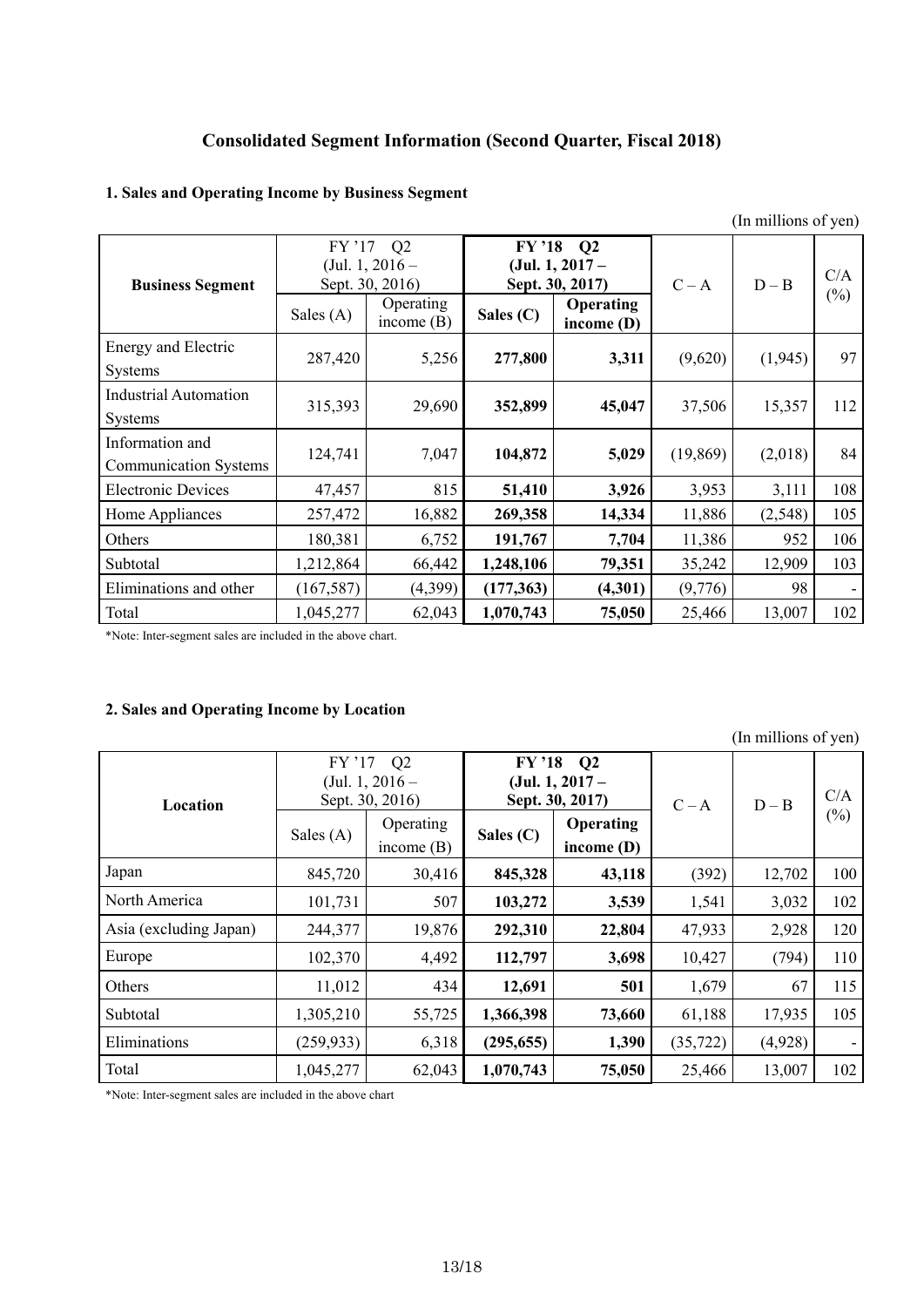### **3. Sales by Location of Customers**

(In millions of yen)

| <b>Location of Customers</b> |                           | FY '17 Q2<br>(Jul. 1, $2016-$<br>Sept. 30, 2016)<br>% of total<br>Sales $(A)$<br>net sales |       | FY '18 Q2<br>$(Jul. 1, 2017 -$<br>Sept. 30, 2017)<br>% of total<br>Sales (B)<br>net sales |       | $B - A$   | $B/A$ (%) |
|------------------------------|---------------------------|--------------------------------------------------------------------------------------------|-------|-------------------------------------------------------------------------------------------|-------|-----------|-----------|
| Japan                        |                           | 610,307                                                                                    | 58.4  | 576,721                                                                                   | 53.9  | (33, 586) | 94        |
|                              | North America             | 101,209                                                                                    | 9.7   | 103,210                                                                                   | 9.6   | 2,001     | 102       |
|                              | Asia<br>(excluding Japan) | 220,776                                                                                    | 21.1  | 269,451                                                                                   | 25.2  | 48,675    | 122       |
|                              | Europe                    | 92,950                                                                                     | 8.9   | 102,259                                                                                   | 9.5   | 9,309     | 110       |
|                              | Others                    | 20,035                                                                                     | 1.9   | 19,102                                                                                    | 1.8   | (933)     | 95        |
|                              | Total overseas sales      | 434,970                                                                                    | 41.6  | 494,022                                                                                   | 46.1  | 59,052    | 114       |
|                              | Consolidated total        | 1,045,277                                                                                  | 100.0 | 1,070,743                                                                                 | 100.0 | 25,466    | 102       |

### **Cautionary Statement**

The Mitsubishi Electric Group (hereafter "the Group") is involved in development, manufacture and sales in a wide range of fields including Energy and Electric Systems, Industrial Automation Systems, Information and Communication Systems, Electronic Devices and Home Appliances, and these operations extend globally, not only inside Japan, but also in North America, Europe, Asia and other regions. While the statements herein are based on certain assumptions and premises that the Group trusts and considers to be reasonable under the circumstances on the date of announcement, actual financial standings and operating results are subject to change due to any of the factors as contemplated hereunder and/or any additional factor unforeseeable as of the date of this announcement. Such factors materially affecting the expectations expressed herein shall include but are not limited to the following:

### (1) Important trends

The Group's operations may be affected by trends in the global economy, social conditions, laws, tax codes and regulations.

(2) Foreign currency exchange rates

Fluctuations in foreign currency markets may affect the Group's sales of exported products and purchases of imported materials that are denominated in U.S. dollars or euros, as well as its Asian production bases' sales of exported products and purchases of imported materials that are denominated in foreign currencies.

(3) Stock markets

A fall in stock market prices may cause the Group to record devaluation losses on marketable securities, or cause an increase in retirement benefit obligations in accordance with a decline in the fair value of pension assets.

(4) Supply/demand balance for products and procurement conditions for materials and components A decline in prices and shipments due to changes in the supply/demand balance, as well as an increase in material prices due to a worsening of material and component procurement conditions, may adversely affect the Group's performance.

(5) Fund raising

An increase in interest rates, the yen interest rate in particular, would increase the Group's interest expenses.

(6) Significant patent matters

Important patent filings, licensing, copyrights and patent-related disputes may adversely affect related businesses.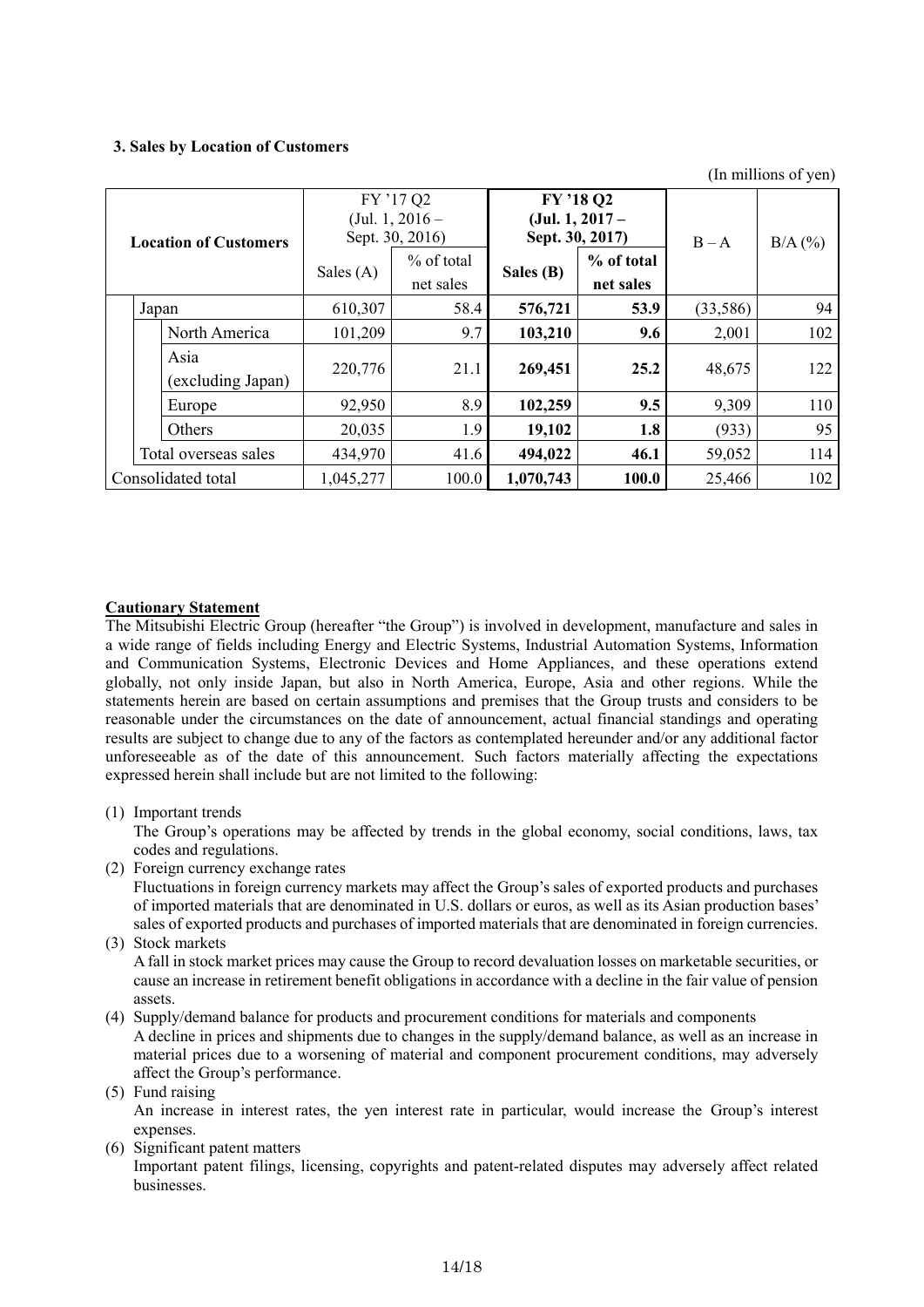(7) Environmental legislation or relevant issues

The Group may incur losses or expenses owing to changes in environmental legislation or the occurrence of environmental issues. Such changes in legislation or the occurrence of environmental issues may also impact manufacturing and all corporate activities of the Group.

- (8) Flaws or defects in products or services The Group may incur losses or expenses resulting out of flaws or defects in products or services, and the lowered reputation of the quality of all its products and services may affect the entire Group.
- (9) Litigation and other legal proceedings The Group's operations may be affected by lawsuits or other legal proceedings against Mitsubishi Electric, its subsidiaries and/or equity-method affiliated companies.
- (10)Disruptive changes

Disruptive changes in technology, development of products using new technology, timing of production and market introduction may adversely affect the Group's performance.

(11)Business restructuring

The Group may record losses due to restructuring measures.

(12)Information security

The performance of the Group may be affected by computer virus infections, unauthorized access and other unpredictable incidents that lead to the loss or leakage of personal information held by the Group or confidential information regarding the Group's business such as its technology, sales and other operations.

(13)Natural disasters

The Group's operations, particularly manufacturing activities, may be affected by the occurrence of earthquakes, typhoons, tsunami, fires and other large-scale disasters.

(14)Other significant factors

The Group's operations may be affected by the outbreak of social or political upheaval due to terrorism, war, pandemic by new strains of influenza and other diseases, or other factors.

### **Notes**

### 1. Change in the accounting policy

On April 1, 2017, the Company adopted Accounting Standards Update 2015-17 "Balance Sheet Classification of Deferred Taxes" issued by the Financial Accounting Standards Board. To reflect this adoption, all deferred tax assets and liabilities have been classified as noncurrent in the consolidated balance sheets and subsequently, deferred tax assets and liabilities in the same tax-paying component or tax jurisdiction were offset. The consolidated balance sheet as of March 31, 2017 has been reclassified to reflect this adoption and accordingly, deferred tax assets previously included in 'Prepaid expenses and other current assets' and deferred tax liabilities previously included in 'Other liabilities' have been reclassified as 'Other assets'.

###

### **About Mitsubishi Electric Corporation**

With over 90 years of experience in providing reliable, high-quality products, Mitsubishi Electric Corporation (TOKYO: 6503) is a recognized world leader in the manufacture, marketing and sales of electrical and electronic equipment used in information processing and communications, space development and satellite communications, consumer electronics, industrial technology, energy, transportation and building equipment. Embracing the spirit of its corporate statement, Changes for the Better, and its environmental statement, Eco Changes, Mitsubishi Electric endeavors to be a global, leading green company, enriching society with technology. The company recorded consolidated group sales of 4,238.6 billion yen (US\$ 37.8 billion\*) in the fiscal year ended March 31, 2017. For more information visit: http://www.MitsubishiElectric.com

\*At an exchange rate of 112 yen to the US dollar, the rate given by the Tokyo Foreign Exchange Market on March 31, 2017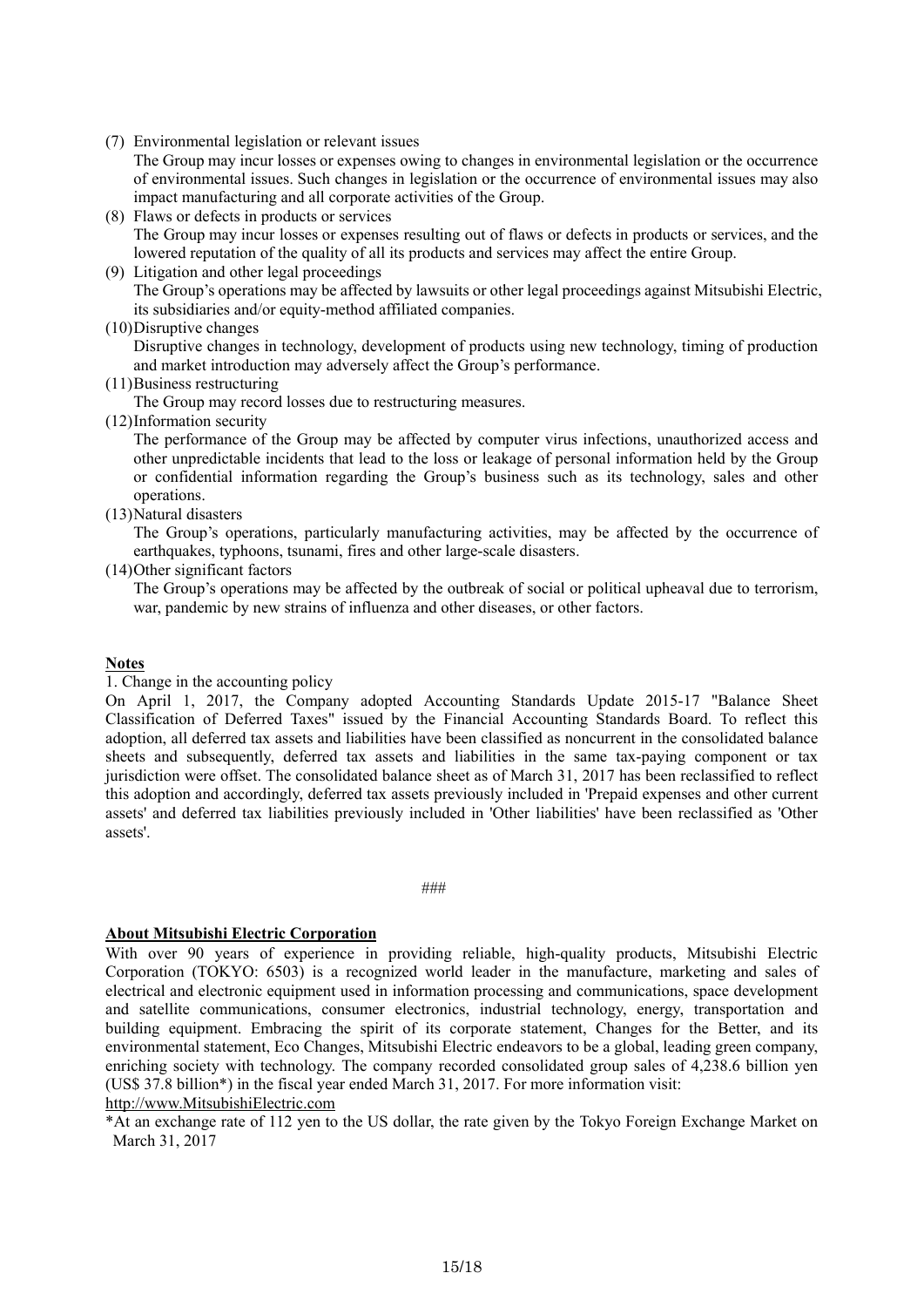【Supplementary Materials】

Mitsubishi Electric Corporation October 31, 2017

# **Fiscal 2018 First-half Consolidated Results**

- 1. Financial Results
- 2. Net Sales and Operating Income by Segment
- 3. Overseas Net Sales by Segment
- 4. Foreign Exchange Rates for Recording Net Sales and Impact of Exchange Rate Fluctuations on Net Sales
- 5. Capital Expenditures
- 6. Depreciation of Tangible Fixed Assets and Other
- 7. Research and Development Expenditures

 $\langle$  Reference $\rangle$ 

- 1. Quarterly Financial Results for Fiscal 2018
- 2. Quarterly Net Sales and Operating Income by Segment for Fiscal 2018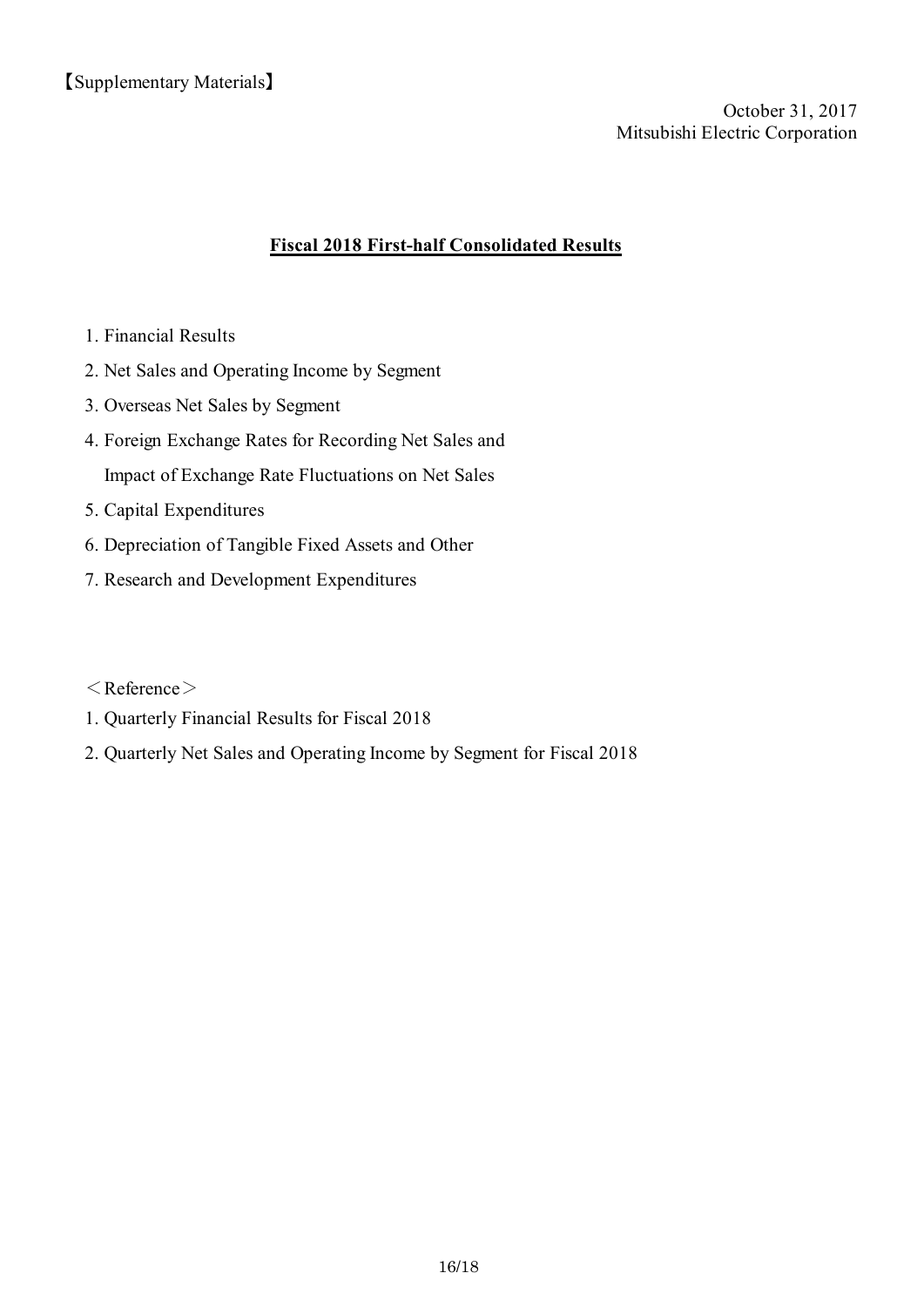### **1. Financial Results**

| Consolidated)                                           | (Billions of yen, year-on-year % change) |                                               |         |                      |         |                         |         |         |
|---------------------------------------------------------|------------------------------------------|-----------------------------------------------|---------|----------------------|---------|-------------------------|---------|---------|
|                                                         |                                          | <b>FY '17</b>                                 |         |                      | FY '18  |                         |         |         |
|                                                         |                                          | 1st Half<br>Full Year<br>(Actual)<br>(Actual) |         | 1st Half<br>(Actual) |         | Full Year<br>(Forecast) |         |         |
| Net sales                                               | 1,972.3                                  | $(-4)$                                        | 4,238.6 | $(-4)$               | 2,076.3 | (5)                     | 4,390.0 | $(+4)$  |
| Operating income                                        | 121.7                                    | $(-4)$                                        | 270.1   | $(-10)$              | 149.2   | (23)                    | 315.0   | $(+17)$ |
| Income before income taxes                              | 123.7                                    | $(-7)$                                        | 296.2   | $(-7)$               | 185.2   | (50)                    | 350.0   | $(+18)$ |
| Net income attributable to<br>Mitsubishi Electric Corp. | 88.3                                     | $(-5)$                                        | 210.4   | $(-8)$               | 131.1   | (48)                    | 250.0   | $(+19)$ |

Figures in parentheses in the right column indicate change from the previous corresponding period.

### **2. Net Sales and Operating Income by Segment**

|                           |                  |                      |              |                       | (Billions of yen, year-on-year % change) |                      |          |                         |         |  |
|---------------------------|------------------|----------------------|--------------|-----------------------|------------------------------------------|----------------------|----------|-------------------------|---------|--|
|                           |                  |                      | FY '17       |                       |                                          |                      | FY '18   |                         |         |  |
|                           |                  | 1st Half<br>(Actual) |              | Full Year<br>(Actual) |                                          | 1st Half<br>(Actual) |          | Full Year<br>(Forecast) |         |  |
| Energy and Electric       | Net sales        | 525.4                | (0)          | 1,227.9               | $(-3)$                                   | 527.8                | (0)      | 1,250.0                 | $(+2)$  |  |
| Systems                   | Operating income | 9.1                  | $(+143)$     | 44.3                  | $(-12)$                                  | 10.1                 | $(+10)$  | 61.0                    | $(+38)$ |  |
| Industrial Automation     | Net sales        | 617.6                | $(-7)$       | 1,310.1               | $(-1)$                                   | 703.7                | $(+14)$  | 1,420.0                 | $(+8)$  |  |
| Systems                   | Operating income | 62.1                 | $(-26)$      | 140.0                 | $(-12)$                                  | 94.8                 | $(+53)$  | 177.0                   | $(+26)$ |  |
| Information and           | Net sales        | 198.2                | $(-12)$      | 447.7                 | $(-20)$                                  | 185.0                | $(-7)$   | 450.0                   | $(+1)$  |  |
| Communication Systems     | Operating income | 3.8                  | $(\text{-})$ | 12.7                  | $(-15)$                                  | 2.8                  | $(-28)$  | 15.0                    | $(+18)$ |  |
| <b>Electronic Devices</b> | Net sales        | 86.5                 | $(-30)$      | 186.5                 | $(-12)$                                  | 99.5                 | $(+15)$  | 200.0                   | $(+7)$  |  |
|                           | Operating income | 1.7                  | $(-89)$      | 8.3                   | $(-50)$                                  | 6.9                  | $(+293)$ | 13.0                    | $(+55)$ |  |
| Home Appliances           | Net sales        | 519.3                | $(+2)$       | 1,004.4               | $(+2)$                                   | 539.2                | $(+4)$   | 1,030.0                 | $(+3)$  |  |
|                           | Operating income | 48.6                 | $(+47)$      | 69.6                  | $(+9)$                                   | 38.4                 | $(-21)$  | 56.0                    | $(-20)$ |  |
| Others                    | Net sales        | 336.7                | $(-1)$       | 713.6                 | $(+1)$                                   | 362.3                | $(+8)$   | 730.0                   | $(+2)$  |  |
|                           | Operating income | 9.3                  | $(+28)$      | 23.2                  | $(-2)$                                   | 9.8                  | $(+4)$   | 23.0                    | $(-1)$  |  |
| Subtotal                  | Net sales        | 2,284.0              | $(-4)$       | 4,890.3               | $(-3)$                                   | 2,417.8              | $(+6)$   | 5,080.0                 | $(+4)$  |  |
|                           | Operating income | 134.9                | $(-4)$       | 298.3                 | $(-9)$                                   | 163.0                | $(+21)$  | 345.0                   | $(+16)$ |  |
| Eliminations and other    | Net sales        | $-311.7$             |              | $-651.7$              |                                          | $-341.4$             |          | $-690.0$                |         |  |
|                           | Operating income | $-13.2$              |              | $-28.2$               |                                          | $-13.7$              |          | $-30.0$                 |         |  |
|                           | Net sales        | 1,972.3              | $(-4)$       | 4,238.6               | $(-4)$                                   | 2,076.3              | $(+5)$   | 4,390.0                 | $(+4)$  |  |
| Consolidated total        | Operating income | 121.7                | $(-4)$       | 270.1                 | $(-10)$                                  | 149.2                | $(+23)$  | 315.0                   | $(+17)$ |  |

#### **3. Overseas Net Sales by Segment**

|                                            |                      |         |                       |         |                      |         | (Billions of yen, year-on-year % change) |
|--------------------------------------------|----------------------|---------|-----------------------|---------|----------------------|---------|------------------------------------------|
|                                            |                      | FY '17  |                       |         | FY '18               |         |                                          |
|                                            | 1st Half<br>(Actual) |         | Full Year<br>(Actual) |         | 1st Half<br>(Actual) |         | Full Year<br>(Forecast)                  |
| Energy and Electric Systems                | 197.3                | $(-11)$ | 419.6                 | $(-9)$  | 202.6                | $(+3)$  |                                          |
| <b>Industrial Automation Systems</b>       | 357.4                | $(-9)$  | 766.1                 | $(+1)$  | 430.8                | $(+21)$ |                                          |
| Information and Communication Systems      | 5.4                  | $(-56)$ | 11.2                  | $(-76)$ | 5.6                  | $(+3)$  |                                          |
| Electronic Devices                         | 46.9                 | $(-10)$ | 102.0                 | $(+4)$  | 57.0                 | $(+22)$ |                                          |
| Home Appliances                            | 275.8                | $(+1)$  | 518.2                 | $(+4)$  | 294.3                | $(+7)$  |                                          |
| Others                                     | 7.4                  | $(+2)$  | 15.7                  | $(+11)$ | 9.2                  | $(+24)$ |                                          |
| Consolidated total                         | 890.4                | $(-7)$  | 1,833.1               | $(-2)$  | 999.9                | $(+12)$ |                                          |
| Ratio of overseas net sales to total sales |                      | 45.1%   |                       | 43.2%   |                      | 48.2%   |                                          |

#### **4. Foreign Exchange Rates for Recording Net Sales and Impact of Exchange Rate Fluctuations on Net Sales**

|                                                      |                    |                                              | FY '17                                            | FY '18                                      |                        |
|------------------------------------------------------|--------------------|----------------------------------------------|---------------------------------------------------|---------------------------------------------|------------------------|
|                                                      |                    | 1st Half<br>(Actual)                         | Full Year<br>(Actual)                             | 1st Half<br>(Actual)                        | 2nd Half<br>(Forecast) |
|                                                      | US\$               | ¥105                                         | ¥109                                              | ¥111                                        | ¥105                   |
| Average exchange rate                                | Euro               | ¥118                                         | ¥119                                              | ¥128                                        | ¥120                   |
|                                                      | Consolidated total | About $\text{\yen}127.0$<br>billion decrease | About $\text{\yen}186.0$<br>billion decrease      | About $\text{\yen}47.0$<br>billion increase |                        |
| Impact of exchange rate<br>fluctuations on net sales | US\$               | About $\text{\yen}31.0$<br>billion decrease  | About $\text{\textless} 44.0$<br>billion decrease | About $\approx 10.0$<br>billion increase    |                        |
|                                                      | Euro               | About $\text{\yen}25.0$<br>billion decrease  | About $\text{\yen}35.0$<br>billion decrease       | About $\text{\yen}13.0$<br>billion increase |                        |

The average exchange rate represents the exchange rate applied for calculating profits and losses of foreign subsidiaries and affiliated companies in the consolidated statements.